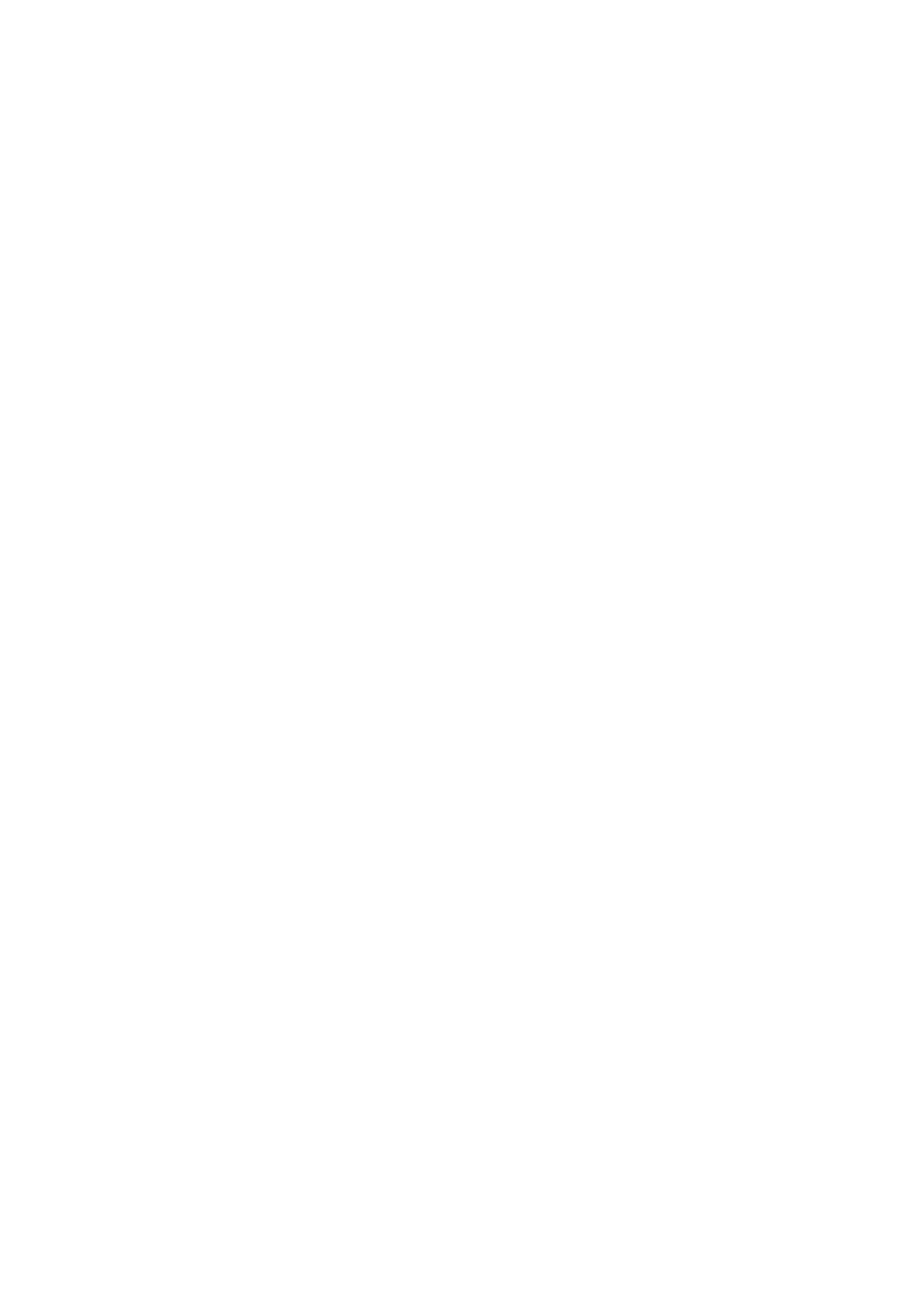## Table of contents

| 1.  | <b>Members</b>                                                                                                                                                                                                                 |                |
|-----|--------------------------------------------------------------------------------------------------------------------------------------------------------------------------------------------------------------------------------|----------------|
| 2.  |                                                                                                                                                                                                                                |                |
| 3.  |                                                                                                                                                                                                                                |                |
|     | <b>Research Directions</b><br>3.1.                                                                                                                                                                                             | $\overline{2}$ |
|     | 3.2.<br>Static Parallelization and Optimization                                                                                                                                                                                | $\overline{3}$ |
|     | 3.3.<br>Profiling and Execution Behavior Modeling                                                                                                                                                                              | 3              |
|     | 3.4.<br>Dynamic Parallelization and Optimization, Virtual Machine                                                                                                                                                              | $\overline{4}$ |
|     | 3.5.<br>Proof of Program Transformations for Multicores                                                                                                                                                                        |                |
| 4.  |                                                                                                                                                                                                                                |                |
| 5.  | Highlights of the Year manufacture of the Year manufacture of the Year manufacture of the Year manufacture of the Year manufacture of the Year manufacture of the Year manufacture of the Year manufacture of the Year manufac |                |
| 6.  | New Software and Platforms (and the context of the state of the state of the state of the state of the state of the state of the state of the state of the state of the state of the state of the state of the state of the st |                |
|     | 6.1.<br>Apollo                                                                                                                                                                                                                 | 5              |
|     | 6.2.<br>$C$ Loo $G$                                                                                                                                                                                                            | 5              |
|     | 6.3.<br>Clan                                                                                                                                                                                                                   | 6              |
|     | 6.4.<br>Clay                                                                                                                                                                                                                   | 6              |
|     | 6.5.<br><b>IBB</b>                                                                                                                                                                                                             | 6              |
|     | 6.6.<br>OpenScop                                                                                                                                                                                                               | $\overline{7}$ |
|     | 6.7.<br>PolyLib                                                                                                                                                                                                                | $\overline{7}$ |
|     | 6.8.<br>ORWL and P99                                                                                                                                                                                                           | $\overline{7}$ |
|     | 6.9.<br><b>Stdatomic and Musl</b>                                                                                                                                                                                              | $\overline{7}$ |
| 7.  |                                                                                                                                                                                                                                |                |
|     | Formal Proofs about Happens-before in Explicitly Parallel Polyhedral Programs<br>7.1.                                                                                                                                          | 8              |
|     | 7.2.<br>Loop Nests and Integer Polyhedra                                                                                                                                                                                       | 9              |
|     | Splitting Polyhedra to Generate More Efficient Code<br>7.3.                                                                                                                                                                    | 10             |
|     | Code-Bones for Fast and Flexible Runtime Code Generation<br>7.4.                                                                                                                                                               | 10             |
|     | 7.5.<br>Automatic Collapsing of Non-Rectangular Loops                                                                                                                                                                          | 11             |
|     | Efficient Data Structures for a PIC Code on SIMD Architectures<br>7.6.                                                                                                                                                         | 11             |
|     | 7.7.<br><b>Interactive Code Restructuring</b>                                                                                                                                                                                  | 12             |
|     | Automatic Generation of Adaptive Simulation Codes<br>7.8.                                                                                                                                                                      | 12             |
|     | Polyhedral Compiler White-Boxing<br>7.9.                                                                                                                                                                                       | 12             |
|     | 7.10. Mapping Deviation                                                                                                                                                                                                        | 13             |
|     | 7.11. Combining Locking and Data Management Interfaces                                                                                                                                                                         | 13             |
| 8.  |                                                                                                                                                                                                                                |                |
|     | Caldera<br>8.1.                                                                                                                                                                                                                | 14             |
|     | NANO 2017/PSAIC<br>8.2.                                                                                                                                                                                                        | 14             |
| 9.  |                                                                                                                                                                                                                                | -14            |
|     | 9.1. National Initiatives                                                                                                                                                                                                      | 14             |
|     | 9.2. International Initiatives                                                                                                                                                                                                 | 14             |
|     | <b>International Research Visitors</b><br>9.3.                                                                                                                                                                                 | 15             |
| 10. |                                                                                                                                                                                                                                | 15             |
|     | 10.1. Promoting Scientific Activities                                                                                                                                                                                          | 15             |
|     | 10.1.1. Scientific Events Selection                                                                                                                                                                                            | 15             |
|     | 10.1.1.1. Member of the Conference Program Committees                                                                                                                                                                          | 15             |
|     | 10.1.1.2. Reviewer                                                                                                                                                                                                             | 15             |
|     | 10.1.2. Journal                                                                                                                                                                                                                | 15             |
|     | 10.1.2.1. Member of the Editorial Boards                                                                                                                                                                                       | 15             |
|     | 10.1.2.2. Reviewer - Reviewing Activities                                                                                                                                                                                      | 16             |
|     | 10.1.3. Invited Talks                                                                                                                                                                                                          | 16             |
|     | 10.1.4. Scientific Expertise                                                                                                                                                                                                   | 16             |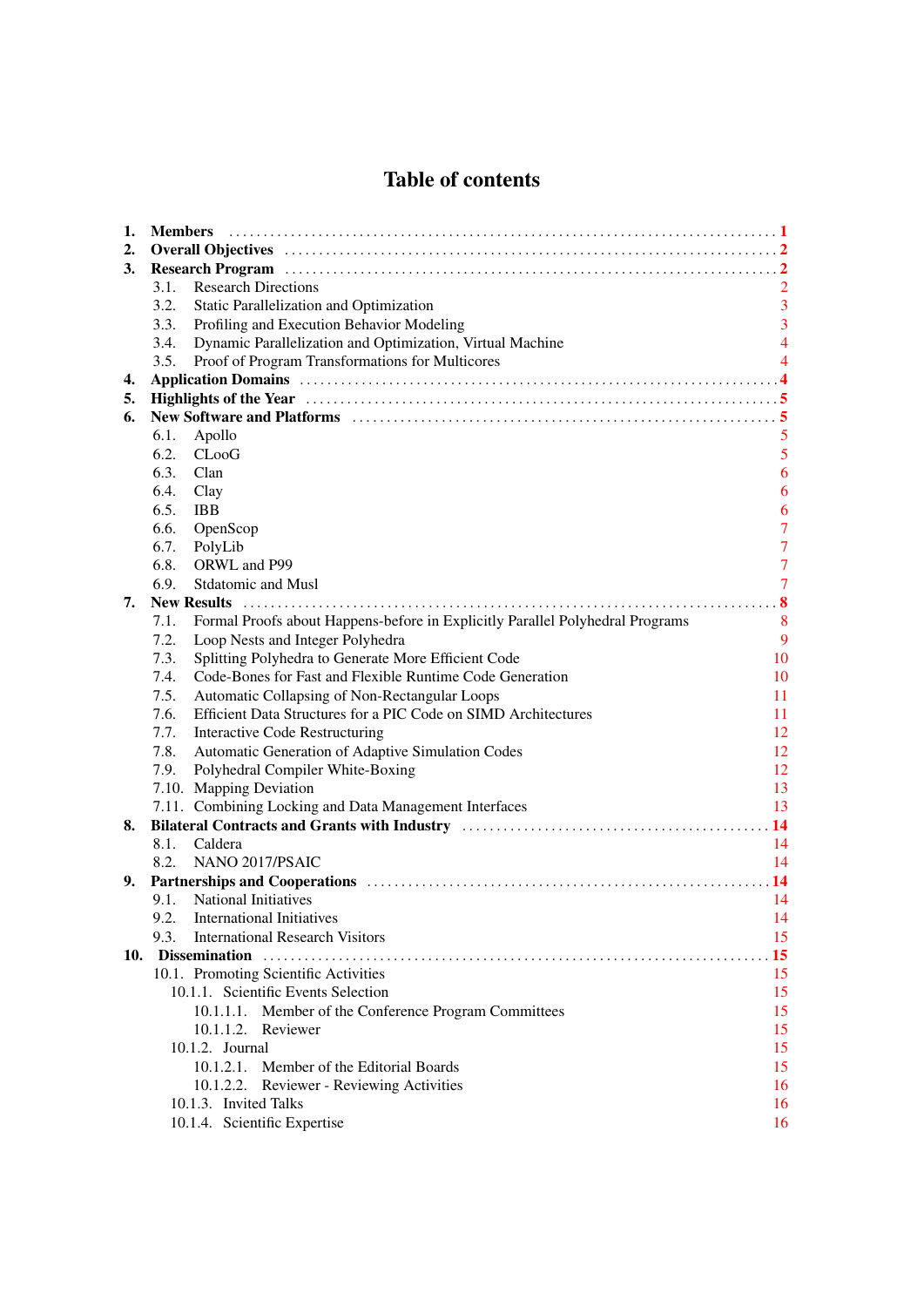|     | 10.1.5. Standardization               | 16 |
|-----|---------------------------------------|----|
|     | 10.2. Teaching - Supervision - Juries | 16 |
|     | $10.2.1$ . Teaching                   | 16 |
|     | 10.2.2. Supervision                   | 17 |
|     | 10.2.3. Juries                        | 18 |
|     | 10.3. Popularization                  | 18 |
| 11. | <b>Bibliography</b>                   |    |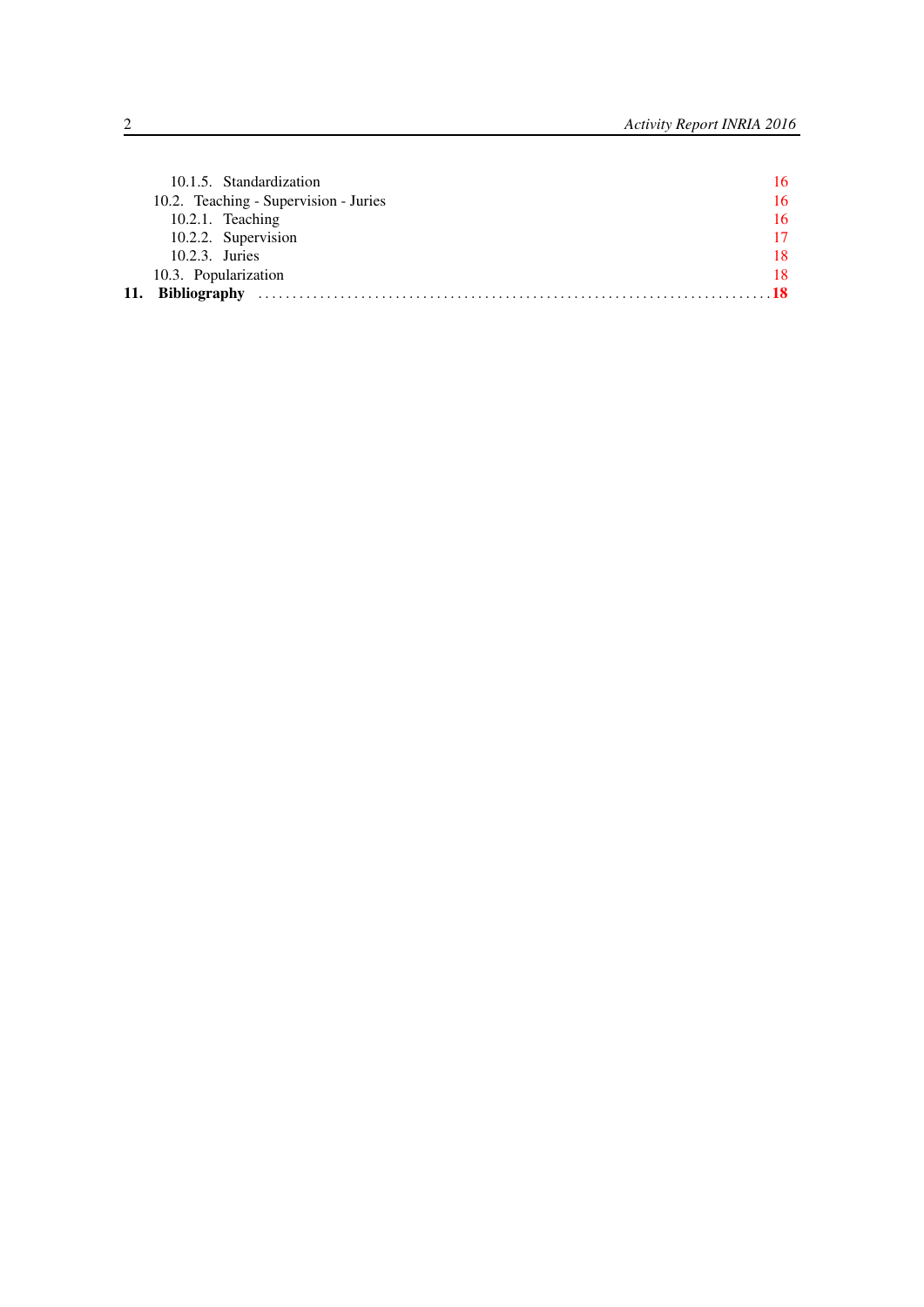## Team CAMUS

#### *Creation of the Team: 2009 July 01*

#### Keywords:

#### [Computer Science and Digital Science:](https://raweb.inria.fr/rapportsactivite/RA2016/static/keywords/ComputerScienceandDigitalScience.html)

- 1.1.1. Multicore
- 1.1.4. High performance computing
- 2.1.1. Semantics of programming languages
- 2.1.6. Concurrent programming
- 2.2.1. Static analysis
- 2.2.3. Run-time systems
- 2.2.4. Parallel architectures
- 2.2.5. GPGPU, FPGA, etc.
- 2.2.6. Adaptive compilation

#### [Other Research Topics and Application Domains:](https://raweb.inria.fr/rapportsactivite/RA2016/static/keywords/OtherResearchTopicsandApplicationDomains.html)

- 4.5.1. Green computing
- 6.1.1. Software engineering
- 6.6. Embedded systems

# <span id="page-4-0"></span>1. Members

#### Research Scientists

Arthur Charguéraud [Inria, Researcher, since Oct 2016] Jens Gustedt [Inria, Senior Researcher, HDR]

#### Faculty Members

Philippe Clauss [Team leader, Univ. Strasbourg, Professor, HDR] Cédric Bastoul [Univ. Strasbourg, Professor, HDR] Alain Ketterlin [Univ. Strasbourg, Assistant Professor] Vincent Loechner [Univ. Strasbourg, Assistant Professor] Nicolas Magaud [Univ. Strasbourg, Assistant Professor] Julien Narboux [Univ. Strasbourg, Assistant Professor] Éric Violard [Univ. Strasbourg, Assistant Professor, HDR]

#### Engineer

Artiom Baloian [Inria, until Oct 2016]

#### PhD Students

Yann Barsamian [Univ. Strasbourg] Luis Esteban Campostrini [Inria, until Jun 2016] Paul Godard [Caldera, from Sep 2016] Juan Manuel Martinez Caamaño [Univ. Strasbourg, until Oct 2016] Harenome Ranaivoarivony-Razanajato [Univ. Strasbourg, from Oct 2016] Mariem Saied [Inria & Univ. Strasbourg] Daniel Salas [INSERM] Maxime Schmitt [Univ. Strasbourg, from Sep 2016]

#### Post-Doctoral Fellows

Julien Pagès [Univ. Strasbourg, from Oct 2016]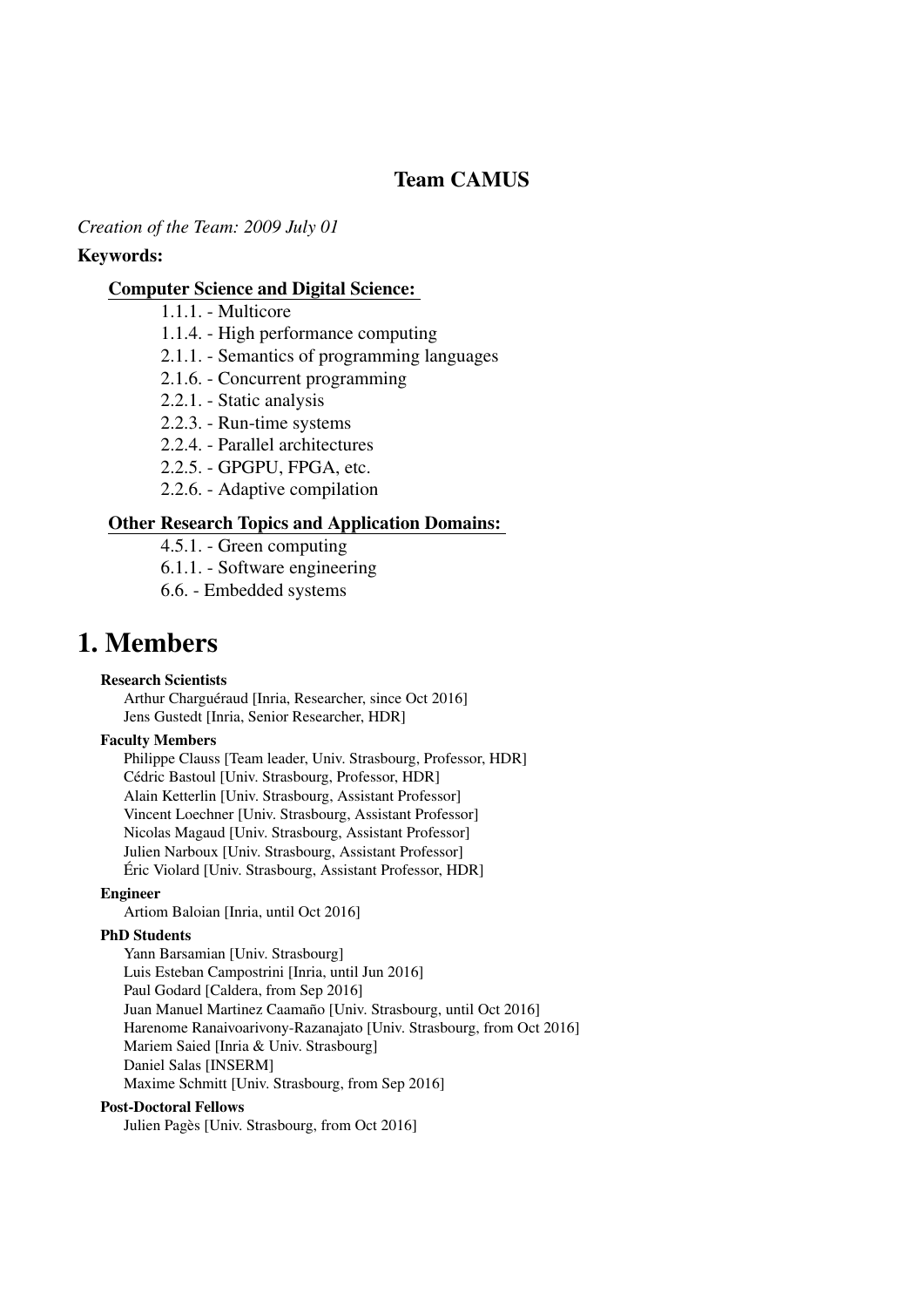Manuel Selva [Inria, from Sep 2016]

#### Administrative Assistant

<span id="page-5-0"></span>Véronique Constant [Inria]

# 2. Overall Objectives

## 2.1. Overall Objectives

The CAMUS team is focusing on developing, adapting and extending automatic parallelizing and optimizing techniques, as well as proof and certification methods, for the efficient use of current and future multicore processors.

The team's research activities are organized into five main issues that are closely related to reach the following objectives: performance, correction and productivity. These issues are: static parallelization and optimization of programs (where all statically detected parallelisms are expressed as well as all "hypothetical" parallelisms which would be eventually taken advantage of at runtime), profiling and execution behavior modeling (where expressive representation models of the program execution behavior will be used as engines for dynamic parallelizing processes), dynamic parallelization and optimization of programs (such transformation processes running inside a virtual machine), and finally program transformations proof (where the correction of many static and dynamic program transformations has to be ensured).

# <span id="page-5-1"></span>3. Research Program

## 3.1. Research Directions

<span id="page-5-2"></span>The various objectives we are expecting to reach are directly related to the search of adequacy between the sofware and the new multicore processors evolution. They also correspond to the main research directions suggested by Hall, Padua and Pingali in [\[24\]](#page-24-0). Performance, correction and productivity must be the users' perceived effects. They will be the consequences of research works dealing with the following issues:

- Issue 1: Static Parallelization and Optimization
- Issue 2: Profiling and Execution Behavior Modeling
- Issue 3: Dynamic Program Parallelization and Optimization, Virtual Machine
- Issue 4: Proof of Program Transformations for Multicores

Efficient and correct applications development for multicore processors needs stepping in every application development phase, from the initial conception to the final run.

Upstream, all potential parallelism of the application has to be exhibited. Here static analysis and transformation approaches (issue 1) must be processed, resulting in a *multi-parallel* intermediate code advising the running virtual machine about all the parallelism that can be taken advantage of. However the compiler does not have much knowledge about the execution environment. It obviously knows the instruction set, it can be aware of the number of available cores, but it does not know the effective available resources at any time during the execution (memory, number of free cores, etc.).

That is the reason why a "virtual machine" mechanism will have to adapt the application to the resources (issue 3). Moreover the compiler will be able to take advantage only of a part of the parallelism induced by the application. Indeed some program information (variables values, accessed memory adresses, etc.) being available only at runtime, another part of the available parallelism will have to be generated on-the-fly during the execution, here also, thanks to a dynamic mechanism.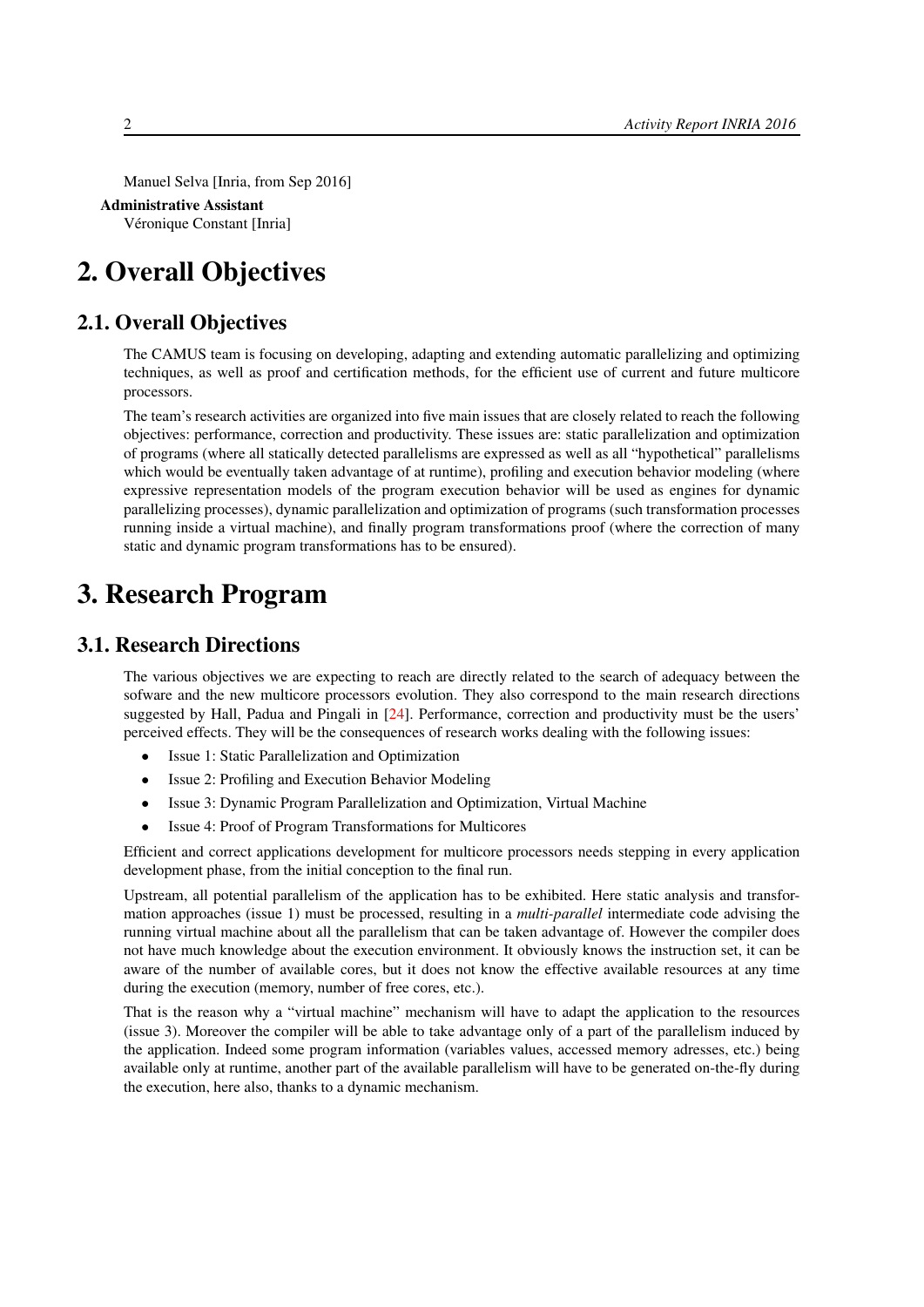<span id="page-6-2"></span>

*Figure 1. Automatic parallelizing steps for multicore architectures*

This on-the-fly parallelism extraction will be performed using speculative behavior models (issue 2), such models allowing to generate speculative parallel code (issue 3). Between our behavior modeling objectives, we can add the behavior monitoring, or profiling, of a program version. Indeed current and future architectures complexity avoids assuming an optimal behavior regarding a given program version. A monitoring process will allow to select on-the-fly the best parallelization.

These different parallelizing steps are schematized on figure [1.](#page-6-2)

Our project lies on the conception of a production chain for efficient execution of an application on a multicore architecture. Each link of this chain has to be formally verified in order to ensure correction as well as efficiency. More precisely, it has to be ensured that the compiler produces a correct intermediate code, and that the virtual machine actually performs the parallel execution semantically equivalent to the source code: every transformation applied to the application, either statically by the compiler or dynamically by the virtual machine, must preserve the initial semantics. They must be proved formally (issue 4).

In the following, those different issues are detailed while forming our global and long term vision of what has to be done.

#### 3.2. Static Parallelization and Optimization

<span id="page-6-0"></span>Participants: Vincent Loechner, Philippe Clauss, Éric Violard, Cédric Bastoul, Arthur Charguéraud.

Static optimizations, from source code at compile time, benefit from two decades of research in automatic parallelization: many works address the parallelization of loop nests accessing multi-dimensional arrays, and these works are now mature enough to generate efficient parallel code [\[23\]](#page-23-0). Low-level optimizations, in the assembly code generated by the compiler, have also been extensively dealt for single-core and require few adaptations to support multicore architectures. Concerning multicore specific parallelization, we propose to explore two research directions to take full advantage of these architectures: adapting parallelization to multicore architecture and expressing many potential parallelisms.

## 3.3. Profiling and Execution Behavior Modeling

<span id="page-6-1"></span>Participants: Alain Ketterlin, Philippe Clauss, Manuel Selva.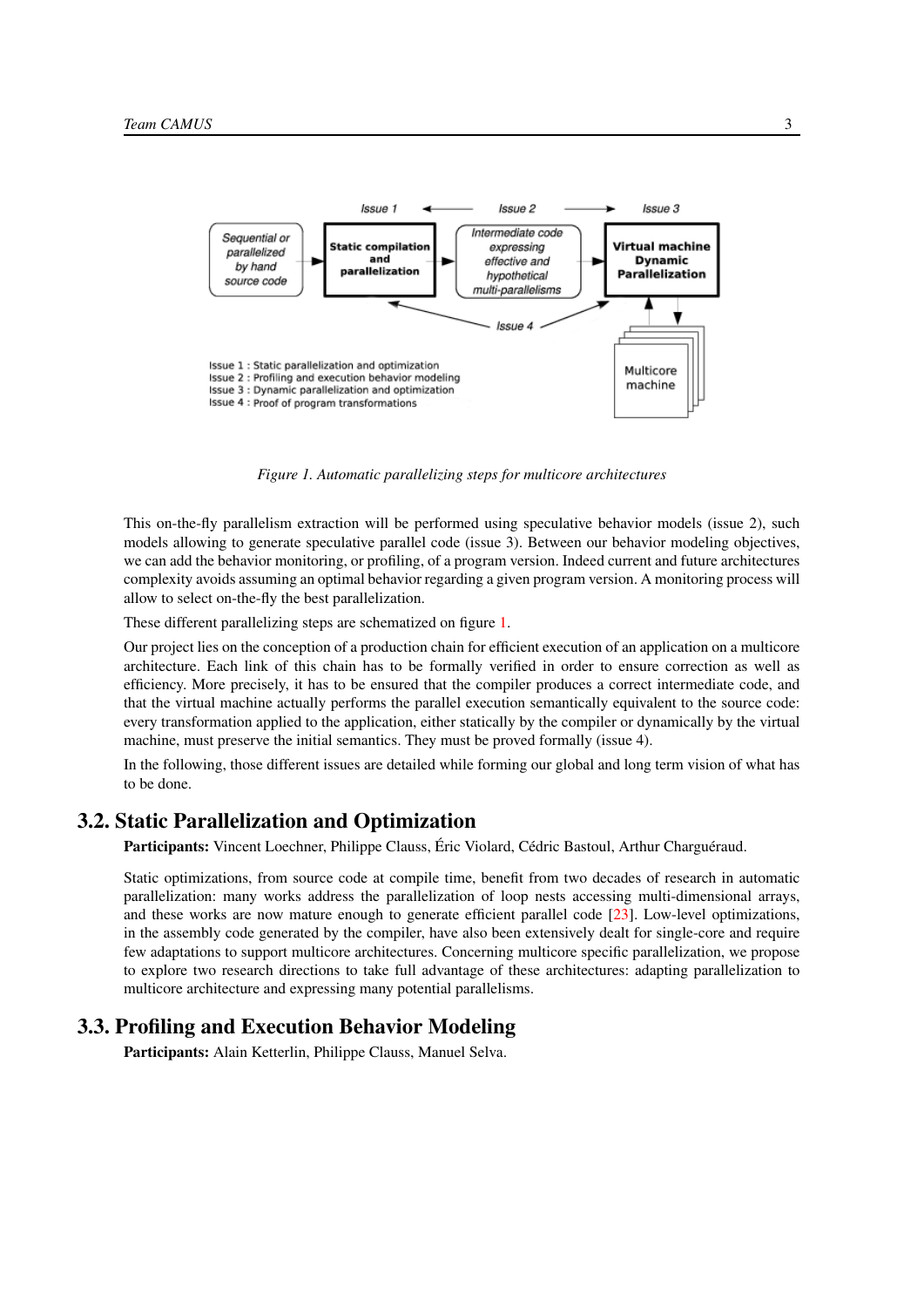The increasing complexity of programs and hardware architectures makes it ever harder to characterize beforehand a given program's run time behavior. The sophistication of current compilers and the variety of transformations they are able to apply cannot hide their intrinsic limitations. As new abstractions like transactional memories appear, the dynamic behavior of a program strongly conditions its observed performance. All these reasons explain why empirical studies of sequential and parallel program executions have been considered increasingly relevant. Such studies aim at characterizing various facets of one or several program runs, *e.g.*, memory behavior, execution phases, etc. In some cases, such studies characterize more the compiler than the program itself. These works are of tremendous importance to highlight all aspects that escape static analysis, even though their results may have a narrow scope, due to the possible incompleteness of their input data sets.

## 3.4. Dynamic Parallelization and Optimization, Virtual Machine

<span id="page-7-0"></span>Participants: Manuel Selva, Juan Manuel Martinez Caamaño, Luis Esteban Campostrini, Artiom Baloian, Mariem Saied, Daniel Salas, Philippe Clauss, Jens Gustedt, Vincent Loechner, Alain Ketterlin.

This link in the programming chain has become essential with the advent of the new multicore architectures. Still being considered as secondary with mono-core architectures, dynamic analysis and optimization are now one of the keys for controling those new mechanisms complexity. From now on, performed instructions are not only dedicated to the application functionalities, but also to its control and its transformation, and so in its own interest. Behaving like a computer virus, such a process should rather be qualified as a "vitamin". It perfectly knows the current characteristics of the execution environment and owns some qualitative information thanks to a behavior modeling process (issue 2). It appends a significant part of optimizing ability compared to a static compiler, while observing live resources availability evolution.

## 3.5. Proof of Program Transformations for Multicores

<span id="page-7-1"></span>Participants: Éric Violard, Alain Ketterlin, Julien Narboux, Nicolas Magaud, Arthur Charguéraud.

Our main objective consists in certifying the critical modules of our optimization tools (the compiler and the virtual machine). First we will prove the main loop transformation algorithms which constitute the core of our system.

The optimization process can be separated into two stages: the transformations consisting in optimizing the sequential code and in exhibiting parallelism, and those consisting in optimizing the parallel code itself. The first category of optimizations can be proved within a sequential semantics. For the other optimizations, we need to work within a concurrent semantics. We expect the first stage of optimizations to produce data-race free code. For the second stage of optimizations, we will first assume that the input code is data-race free. We will prove those transformations using Appel's concurrent separation logic [\[25\]](#page-24-1). Proving transformations involving program which are not data-race free will constitute a longer term research goal.

# <span id="page-7-2"></span>4. Application Domains

## 4.1. Application Domains

Performance being our main objective, our developments' target applications are characterized by intensive computation phases. Such applications are numerous in the domains of scientific computations, optimization, data mining and multimedia.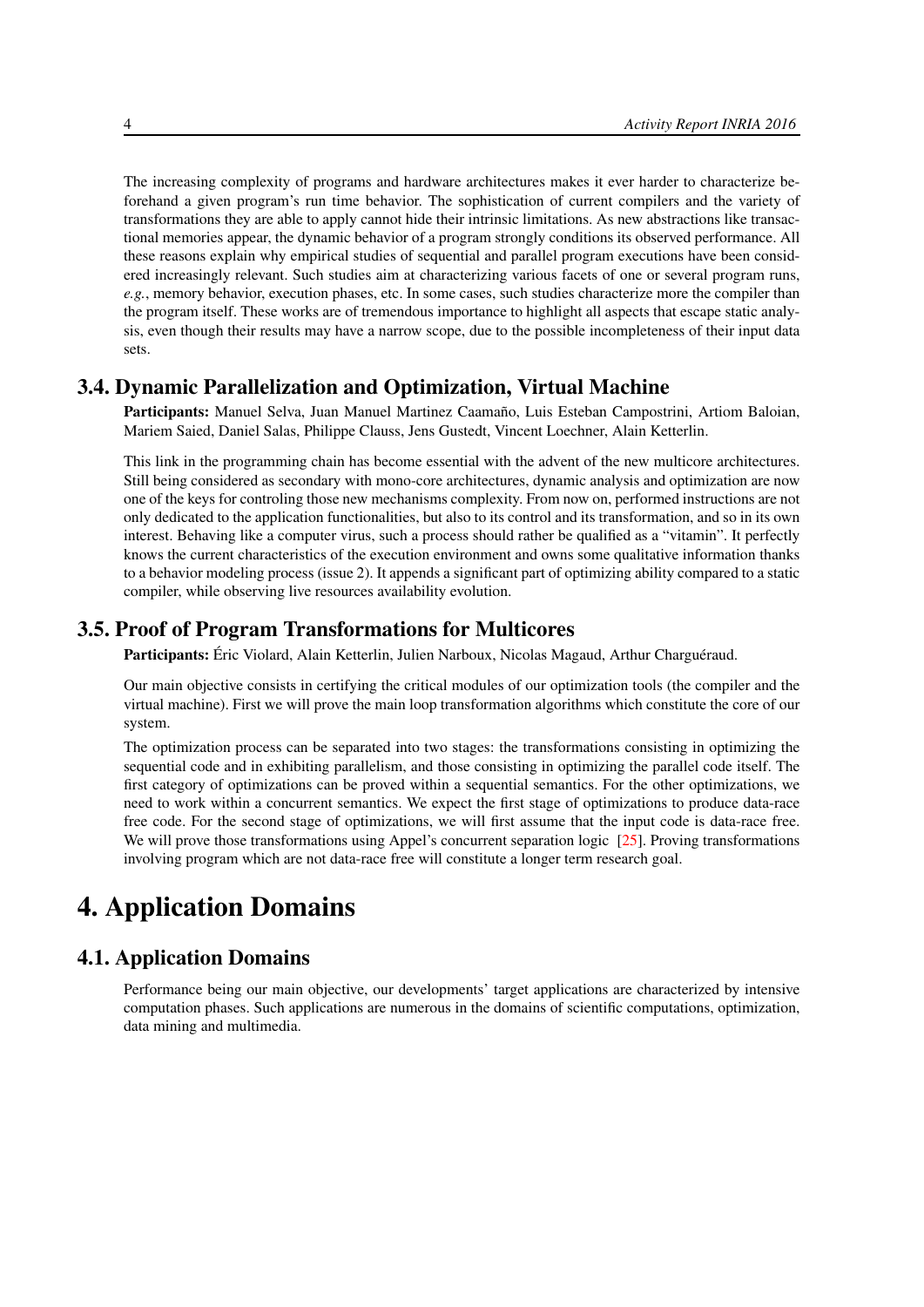Applications involving intensive computations are necessarily high energy consumers. However this consumption can be significantly reduced thanks to optimization and parallelization. Although this issue is not our prior objective, we can expect some positive effects for the following reasons:

- Program parallelization tries to distribute the workload equally among the cores. Thus an equivalent performance, or even a better performance, to a sequential higher frequency execution on one single core, can be obtained.
- Memory and memory accesses are high energy consumers. Lowering the memory consumption, lowering the number of memory accesses and maximizing the number of accesses in the low levels of the memory hierarchy (registers, cache memories) have a positive consequence on execution speed, but also on energy consumption.

# <span id="page-8-0"></span>5. Highlights of the Year

## 5.1. Highlights of the Year

Arthur Charguéraud, Inria Research Scientist, has joined the team in October 2016.

The first release of the speculative polyhedral loop parallelizer *Apollo* <sup>1</sup> has been published under the BSD 3-Clause Open Source License.

#### *5.1.1. Awards*

BEST PAPER AWARD:

[\[13\]](#page-23-1)

J. M. MARTINEZ CAAMAÑO, W. WOLFF, P. CLAUSS. *Code Bones: Fast and Flexible Code Generation for Dynamic and Speculative Polyhedral Optimization*, in "Euro-Par 2016", Grenoble, France, SPRINGER-VERLAG (editor), Proceedings of the 22nd International Conference Euro-Par 2016: Parallel Processing, August 2016, vol. 9833, 12 p. [*DOI :* 10.1007/978-3-319-43659-3\_17], <https://hal.inria.fr/hal-01377656>

# <span id="page-8-1"></span>6. New Software and Platforms

### 6.1. Apollo

<span id="page-8-2"></span>Automatic speculative POLyhedral Loop Optimizer KEYWORD: Automatic parallelization FUNCTIONAL DESCRIPTION

Apollo is dedicated to automatic, dynamic and speculative parallelization of loop nests that cannot be handled efficiently at compile-time. It is composed of a static part consisting of specific passes in the LLVM compiler suite, plus a modified Clang frontend, and a dynamic part consisting of a runtime system. It can apply on-thefly any kind of polyhedral transformations, including tiling, and can handle nonlinear loops, as while-loops referencing memory through pointers and indirections.

- Participants: Manuel Selva, Juan Manuel Martinez Caamaño, Artiom Baloian, and Philippe Clauss
- Contact: Philippe Clauss
- <span id="page-8-3"></span>• URL: <http://apollo.gforge.inria.fr>

## 6.2. CLooG

Code Generator in the Polyhedral Model FUNCTIONAL DESCRIPTION

<sup>1</sup> <http://apollo.gforge.inria.fr>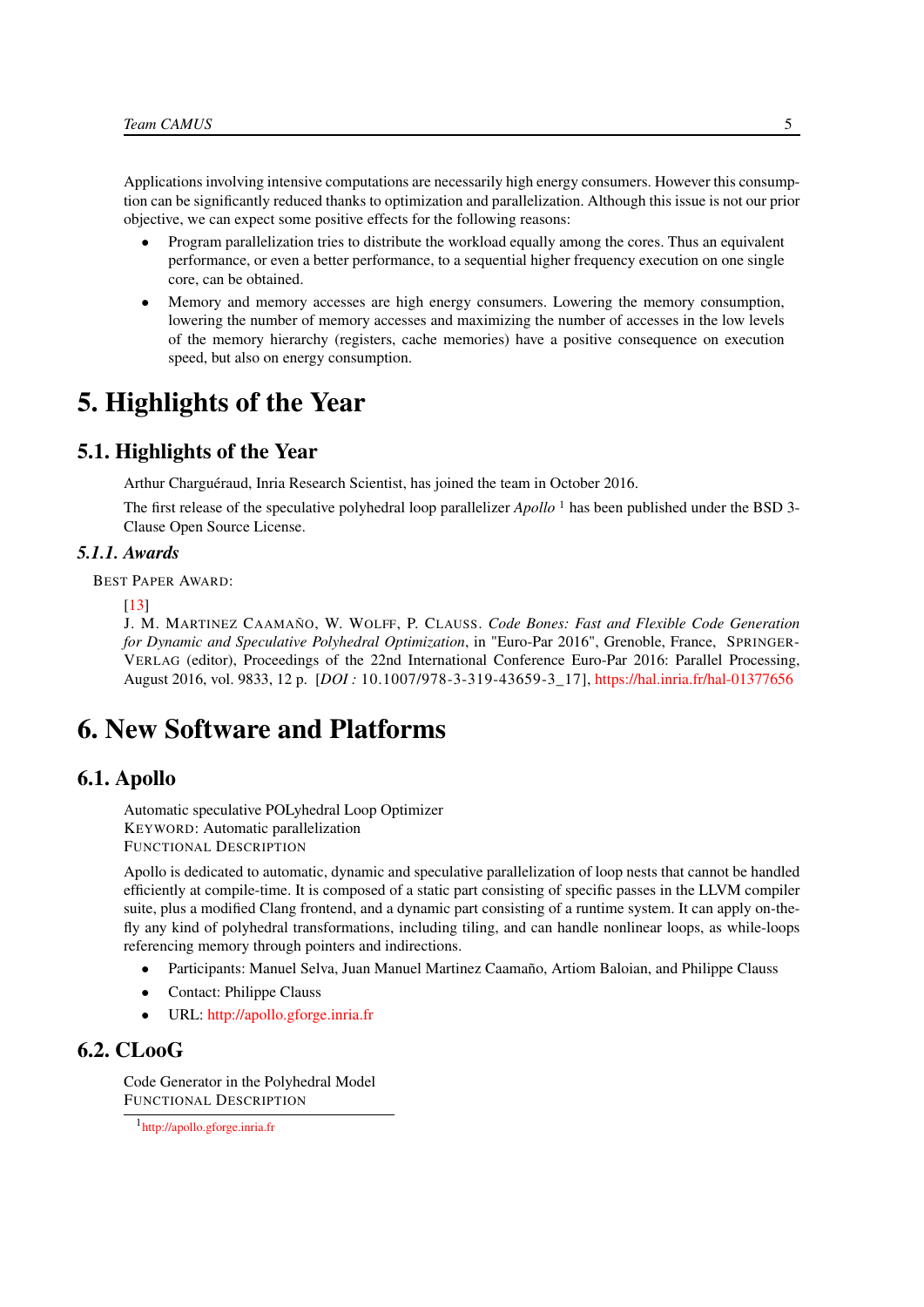CLooG is a free software and library to generate code (or an abstract syntax tree of a code) for scanning Z-polyhedra. That is, it finds a code (*e.g.* in C, FORTRAN...) that reaches each integral point of one or more parameterized polyhedra. CLooG has been originally written to solve the code generation problem for optimizing compilers based on the polyhedral model. Nevertheless it is used now in various area *e.g.* to build control automata for high-level synthesis or to find the best polynomial approximation of a function. CLooG may help in any situation where scanning polyhedra matters. While the user has full control on generated code quality, CLooG is designed to avoid control overhead and to produce a very effective code. CLooG is widely used (including by GCC and LLVM compilers), disseminated (it is installed by default by the main Linux distributions) and considered as the state of the art in polyhedral code generation.

- Participant: Cédric Bastoul
- Contact: Cédric Bastoul
- <span id="page-9-0"></span>• URL: <http://www.cloog.org>

## 6.3. Clan

A Polyhedral Representation Extraction Tool for C-Based High Level Languages FUNCTIONAL DESCRIPTION

Clan is a free software and library which translates some particular parts of high level programs written in C, C++, C# or Java into a polyhedral representation called OpenScop. This representation may be manipulated by other tools to, *e.g.*, achieve complex analyses or program restructurations (for optimization, parallelization or any other kind of manipulation). It has been created to avoid tedious and error-prone input file writing for polyhedral tools (such as CLooG, LeTSeE, Candl etc.). Using Clan, the user has to deal with source codes based on C grammar only (as C, C++, C# or Java). Clan is notably the frontend of the two major high-level compilers Pluto and PoCC.

- Participants: Cédric Bastoul
- Contact: Cédric Bastoul
- <span id="page-9-1"></span>• URL: [http://icps.u-strasbg.fr/people/bastoul/public\\_html/development/clan/](http://icps.u-strasbg.fr/people/bastoul/public_html/development/clan/)

## 6.4. Clay

Chunky Loop Alteration wizardrY FUNCTIONAL DESCRIPTION

Clay is a free software and library devoted to semi-automatic optimization using the polyhedral model. It can input a high-level program or its polyhedral representation and transform it according to a transformation script. Classic loop transformations primitives are provided. Clay is able to check for the legality of the complete sequence of transformation and to suggest corrections to the user if the original semantics is not preserved.

- Participant: Cédric Bastoul
- Contact: Cédric Bastoul
- <span id="page-9-2"></span>• URL: [http://icps.u-strasbg.fr/people/bastoul/public\\_html/development/clay/](http://icps.u-strasbg.fr/people/bastoul/public_html/development/clay/)

## 6.5. IBB

Iterate-But-Better FUNCTIONAL DESCRIPTION

IBB is a source-to-source xfor compiler which automatically translates any C source code containing xforloops into an equivalent source code where xfor-loops have been transformed into equivalent for-loops.

- Participants: Philippe Clauss and Cédric Bastoul
- Contact: Philippe Clauss
- URL: <http://xfor.gforge.inria.fr>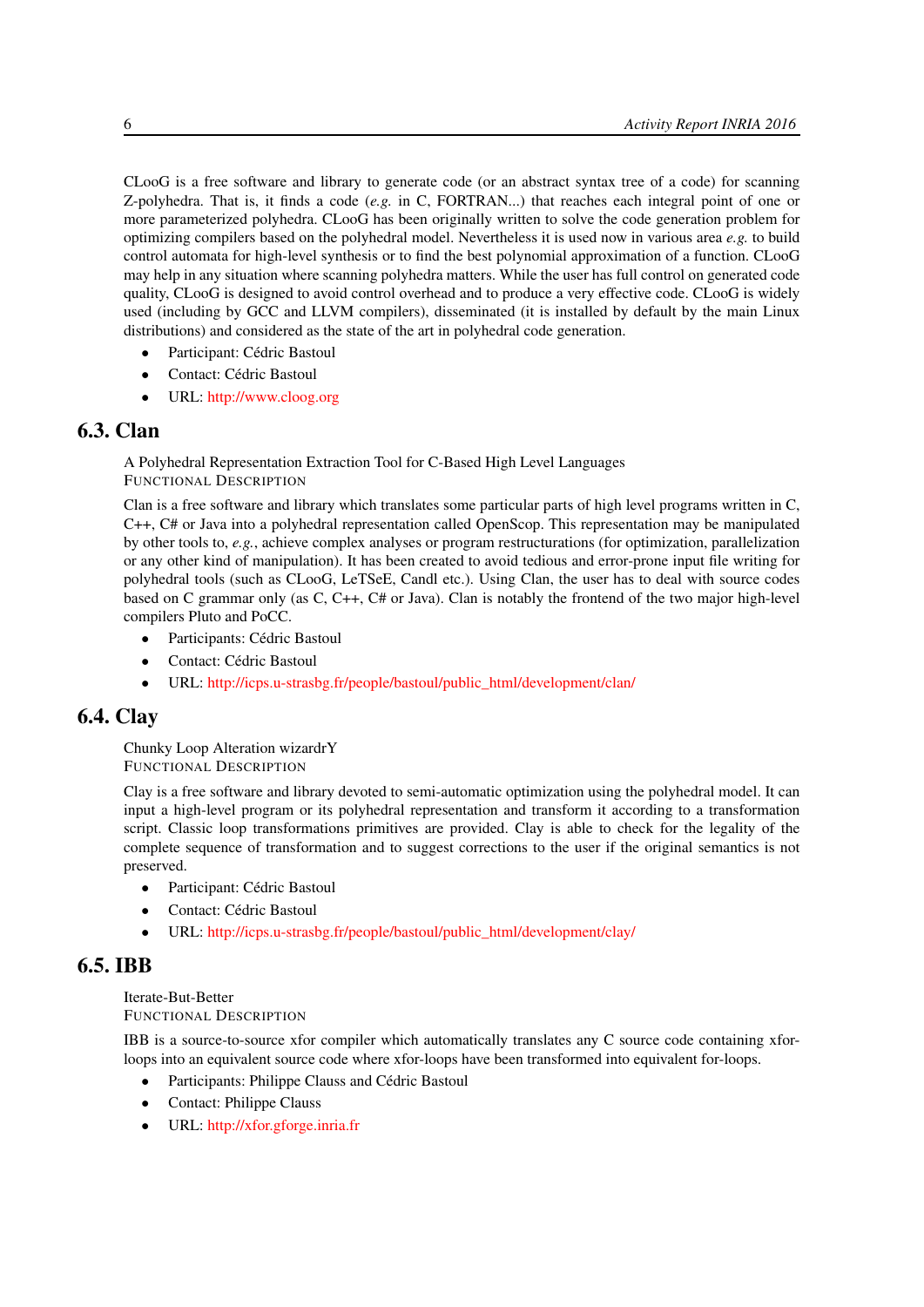## 6.6. OpenScop

<span id="page-10-0"></span>A Specification and a Library for Data Exchange in Polyhedral Compilation Tools FUNCTIONAL DESCRIPTION

OpenScop is an open specification that defines a file format and a set of data structures to represent a static control part (SCoP for short), i.e., a program part that can be represented in the polyhedral model. The goal of OpenScop is to provide a common interface to the different polyhedral compilation tools in order to simplify their interaction. To help the tool developers to adopt this specification, OpenScop comes with an example library (under 3-clause BSD license) that provides an implementation of the most important functionalities necessary to work with OpenScop.

- Participant: Cédric Bastoul
- Contact: Cédric Bastoul
- <span id="page-10-1"></span>• URL: [http://icps.u-strasbg.fr/people/bastoul/public\\_html/development/openscop/](http://icps.u-strasbg.fr/people/bastoul/public_html/development/openscop/)

## 6.7. PolyLib

The Polyhedral Library FUNCTIONAL DESCRIPTION

PolyLib is a C library of polyhedral functions, that can manipulate unions of rational polyhedra of any dimension. It was the first to provide an implementation of the computation of parametric vertices of a parametric polyhedron, and the computation of an Ehrhart polynomial (expressing the number of integer points contained in a parametric polytope) based on an interpolation method. Vincent Loechner is the maintainer of this software.

- Participant: Vincent Loechner
- Contact: Vincent Loechner
- <span id="page-10-2"></span>• URL: <http://icps.u-strasbg.fr/PolyLib/>

## 6.8. ORWL and P99

ORWL is a reference implementation of the Ordered Read-Write Lock tools as described in [\[1\]](#page-21-3). The macro definitions and tools for programming in C99 that have been implemented for ORWL have been separated out into a toolbox called P99. ORWL is intended to become opensource, once it will be in a publishable state. P99 is available under a QPL at [http://p99.gforge.inria.fr/.](http://p99.gforge.inria.fr/)

- Participants: Jens Gustedt, Mariem Saied, Daniel Salas
- Contact: Jens Gustedt
- <span id="page-10-3"></span>• [http://p99.gforge.inria.fr/,](http://p99.gforge.inria.fr/) <http://orwl.gforge.inria.fr/>

## 6.9. Stdatomic and Musl

We implement the library side of the C11 atomic interface. It needs compiler support for the individual atomic operations and provides library support for the cases where no low-level atomic instruction is available and a lock must be taken.

- This implementation builds entirely on the ABIs of the gcc compiler for atomics.
- It provide all function interfaces that the gcc ABIs and the C standard need.
- For compilers that don't offer the direct language support for atomics it provides a syntactically reduced but fully functional approach to atomic operations.
- At the core of the library is a new and very efficient futex-based lock algorithm that is implemented for the Linux operating system.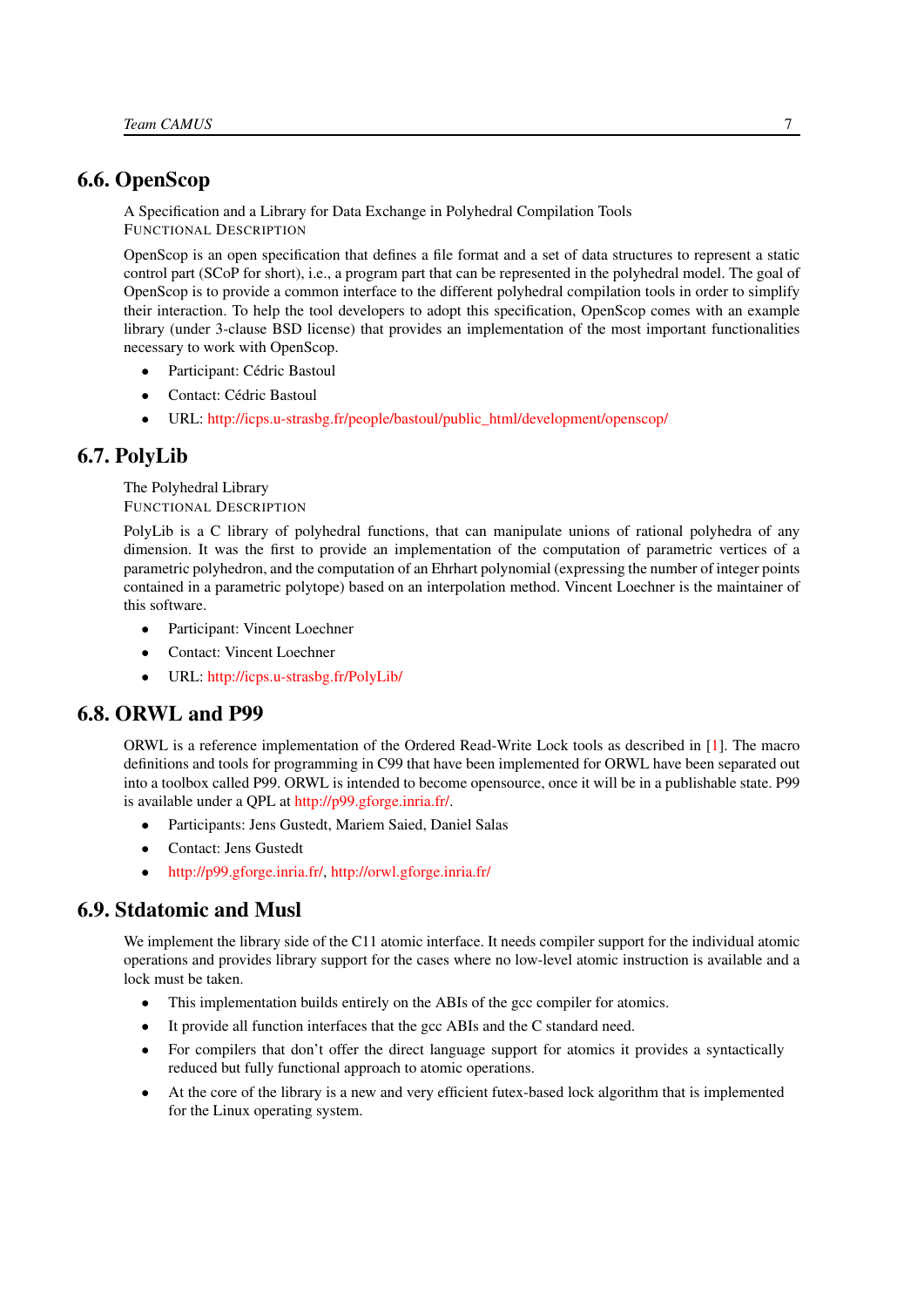A description of the new lock algorithm has been given in [\[2\]](#page-21-4). A short version of it has been presented at SAC'16.

The primary target of this library is an integration into [musl](http://www.musl-libc.org/) to which we also contribute. It is a reimplementation of the C library as it is described by the C and POSIX standards. It is *lightweight*, *fast*, *simple*, *free*, and strives to be correct in the sense of standards-conformance and safety. Musl is production quality code that is mainly used in the area of embedded device. It gains more market share also in other area, *e.g.* there are now Linux distributions that are based on musl instead of Gnu LibC.

- Participant: Jens Gustedt
- Contact: Jens Gustedt
- <span id="page-11-0"></span>• [http://stdatomic.gforge.inria.fr/,](http://stdatomic.gforge.inria.fr/) <http://www.musl-libc.org/>

# 7. New Results

## <span id="page-11-1"></span>7.1. Formal Proofs about Happens-before in Explicitly Parallel Polyhedral Programs

Participants: Éric Violard, Alain Ketterlin.

Automatic parallelization has traditionally focused on sequential programs, but the widespread availability of explicitly parallel programming languages (such as OpenMP, Cilk, X10, and others) has led researchers to consider also the optimization and re-parallelization of parallel source programs. Most of these languages have constructions for parallel loops and parallel sections, with the accompanying synchronization primitives. The X10 language is especially interesting in this respect, because it provides simple and powerful constructions. Essentially, parallelism is expressed with the help of the async construct, whose body is to be executed in a parallel "activity", and the finish construct, which acts as a container for activities (and sub-activities) and waits for their completion. These constructions are complemented with "clocks", which are essentially synchronization barriers. Clocks can be used freely, in an unstructured manner, but are best associated with finish constructs, where they provide an intuitive and flexible phasing mechanism. In this case, activities spawned with async can either inherit or hide the clock provided by the nearest enclosing finish.

We are focusing on polyhedral programs, where all control is based on loops whose bounds are affine combinations of the enclosing loop counters and constant parameters. There is a large body of work on optimizing and parallelizing such programs, but most of them focus on sequential loop nests. Introducing X10's parallel constructions defines the class of *explicitly parallel polyhedral programs*, which is the focus of our work. Many polyhedral analyses and optimization techniques rely on the notion of lexicographic order, which is the order of execution of the statements in the source program. For instance, a data-dependence is defined to be an ordered pair of instruction instances that use or define the same data element, such that the first executes *before* the second. The lexicographic order is a purely syntactic characteristic that can be extracted from the source program. When the source program is explicitly parallel, the execution order becomes partial, because two distinct instruction instances can be part of concurrent activities. In this case the ordering is called the *Happens-before* relation. Paul Feautrier and Tomofumi Yuki have provided the first definition of *Happens-before* for explicitly parallel polyhedral programs, which covers the case of X10 programs using finish and async but without any clock involved. Being purely syntactic, their definition opens the way to the optimization of parallel X10 finish-async polyhedral programs. The use of clocks, however, introduces a major difficulty. Since clocks define phases of the program, one would like to use the "phase-number" of each instruction instance as an additional dimension, and include this dimension in further analysis. Phasenumbers have analytic forms (for the class of polyhedral programs), but they belong to the class of Ehrhart's quasi-polynomials, i.e., they are outside the polyhedral (affine) model.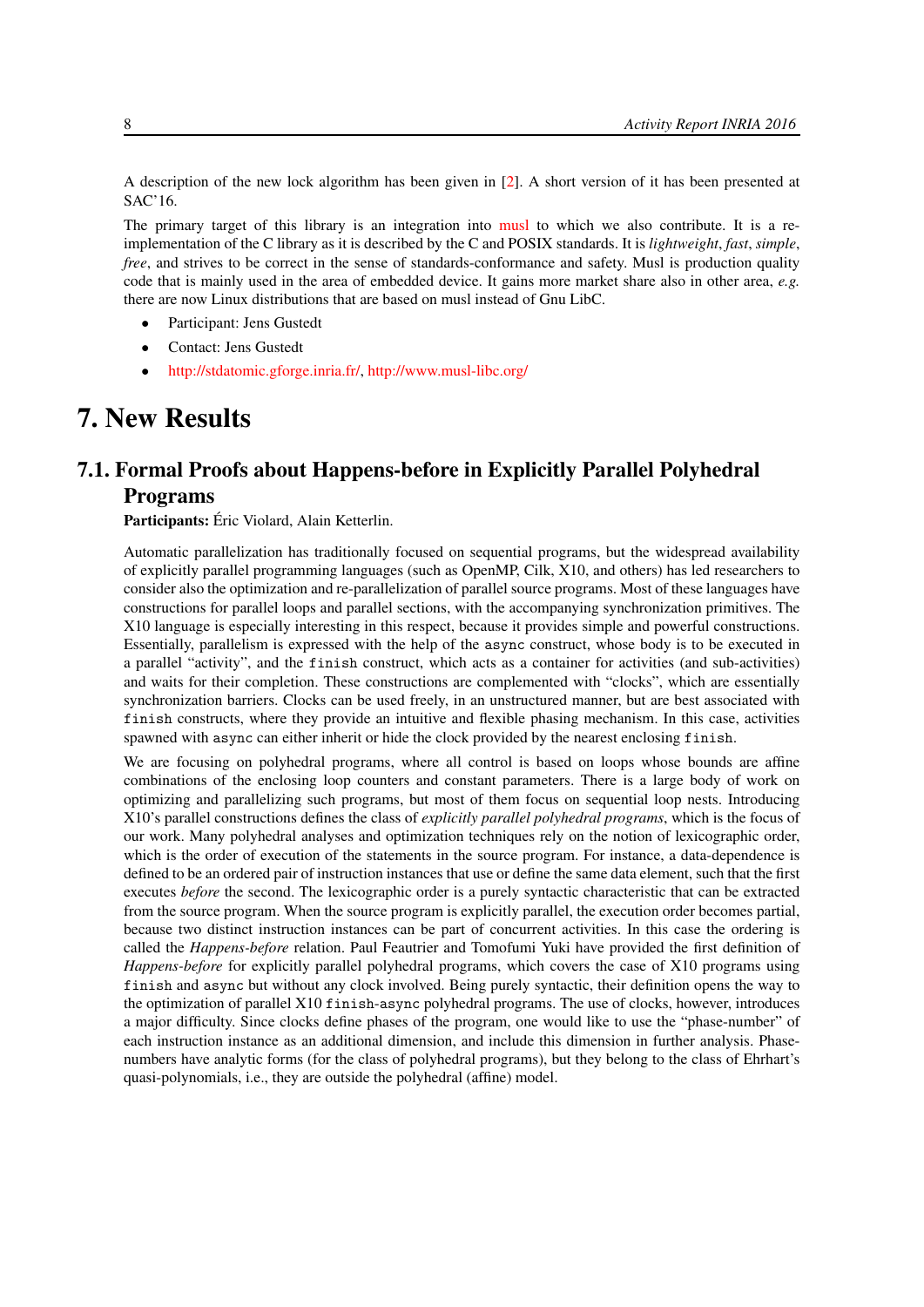We have formalized the class of programs under consideration, as well as all notions pertaining to the definition of the *Happens-before* relation, in Coq, a proof assistant developed at Inria. The formalization includes minimal structures to represent explicitly parallel polyhedral programs, including finish and async, loops, and simple statements. The definition of the *Happens-before* relation is that of an inductive predicate, parametrized by the computation of phase-numbers, which is left unspecified. To make the connection between the (static) *Happens-before* relation and the (dynamic) position of instruction instances in program traces, we use a single axiom. To reinforce our confidence in this arbitrary component, we also provide a second set of axioms, which we prove is equivalent to the first. The proof is based on an operational semantics, providing the relation between programs and their executions traces. We then prove that when *Happens-before* holds between two (static) instruction instances, then any trace of the program sees the corresponding dynamic instances ordered. We also prove the converse, which makes the definition of *Happens-before* sound and complete.

The Coq source files are kept in an Inria-forge project. Since this is our first effort in formal proofs, it currently amounts to about ten thousands lines of Coq source code. It is not yet clear whether we will publish the proof by itself, or publish an informal version of it as part of our colleagues' work on the use of *Happens-before*. In any case, our short-term plan is to extend the formalization and accompanying theorems and proofs to the case of mixed-programs, where some activities ignore the clock in scope.

## 7.2. Loop Nests and Integer Polyhedra

<span id="page-12-0"></span>Participant: Alain Ketterlin.

The polyhedral model has been found adequate to model a large number of program analyses and transformations. It has now been used for decades in automatic parallelization, locality optimization, high-level code synthesis, and other applications. Thanks to the availability of high-quality software tools, the polyhedral model is now widely used. However, we feel that some of its most fundamental operations need more thorough attention, and possibly new theoretical developments. Even though the translation of loop nests into polyhedra (or unions thereof) obviously use integers only, many algorithms still use an underlying rational (or real) domain. For instance, Fourier-Motzkin variable elimination is defined on rational domains, and its modern incarnation (the Omega test), uses convoluted and costly techniques to compensate for the mishandling of integer variables. When used for projection (for instance during code generation, i.e., turning polyhedra into loop nests), these defects lead to sub-optimal results, with programs including more control than necessary. Overall, we feel that current techniques are inadequate to capture the precise behavior of integer variables.

We have started investigating new representations for inequalities over integer variables, using a notation called "periodic numbers". This notation was invented by Eugène Ehrhart in his classical results on the number of integer points inside integer polyhedra, and rediscovered and generalized by Philippe Clauss in his work on the use of counting for locality optimization and automatic parallelization. Periodic numbers capture all sorts of integer-specific behaviors: for instance, they are especially suitable to represent the seemingly chaotic structure of discrete line intersections, or the modular intersections of parallel hyper-planes. Periodic numbers also have algebraic properties that make them easy to manipulate and combine. We have defined a generalization of affine expressions where the constant term becomes a periodic number: it turns out that this family of expressions has interesting stability properties, that make them especially suitable for variable elimination. We have shown that most problems of Fourier-Motzkin variable elimination are related to the "looseness" of affine inequalities over integer variables, and that periodic numbers can correct this defect. The result is a new representation of inequalities, that makes reasoning with inequalities sound and complete.

An immediate application of our new representation is deciding whether a given integer polyhedron contains an integer point (or: whether a given set of affine constraints on integer variables is feasible). We have developed a straightforward version of Fourier-Motzkin elimination that is always exact. An interesting aspect of this work is that the algorithm is only a slight generalization of the original Fourier-Motzkin elimination, to cover the cases where inequalities have periodic components. We have also extended the basic algorithm to produce arbitrary projections of integer polyhedra. This improves over the Omega elimination strategy in that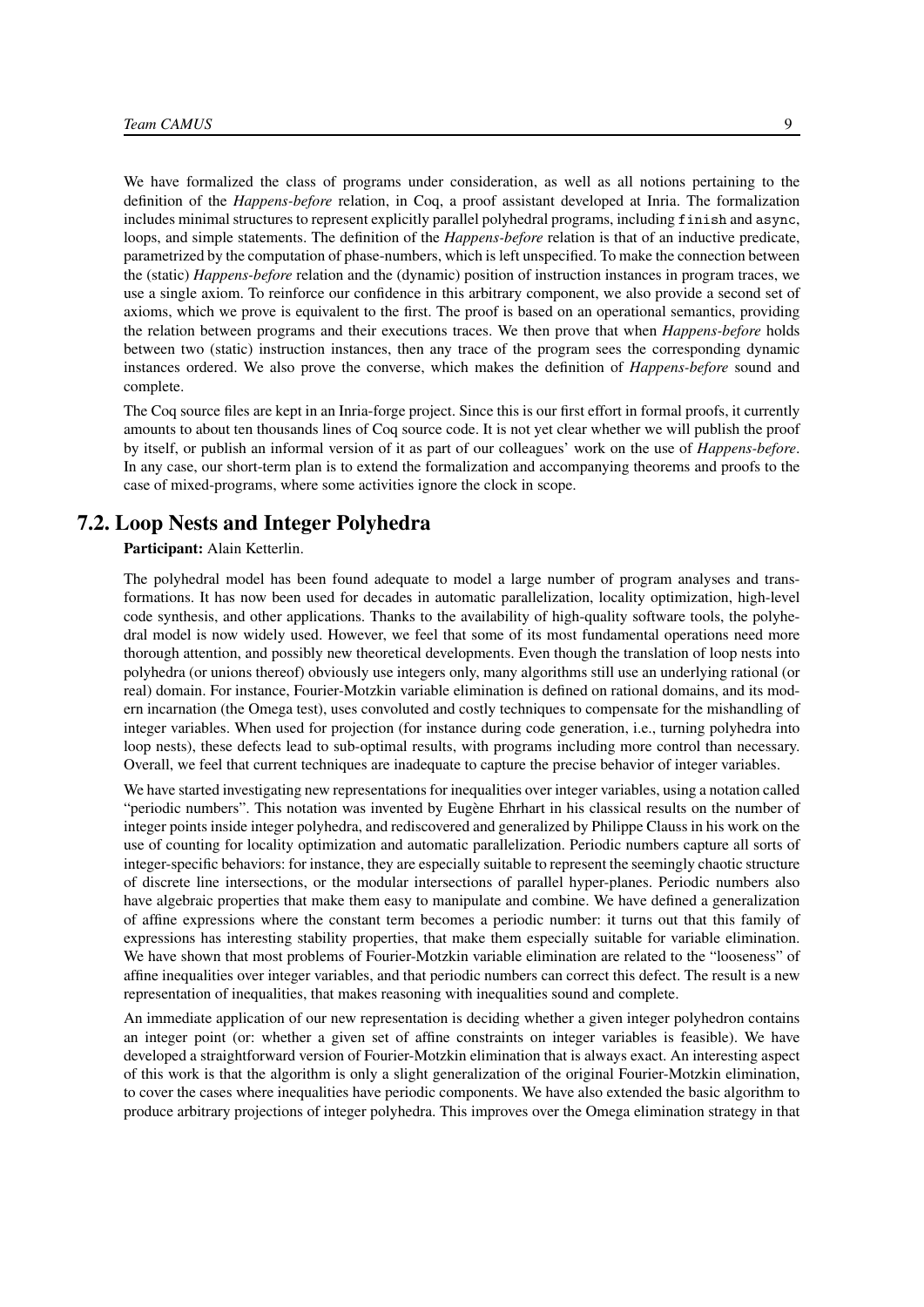we are able to produce a provably disjoint union. These interesting properties derive directly from the use of periodic numbers.

Periodic numbers, and periodic linear inequalities, also have applications more directly related to the compilation of affine loop nests. For instance, we have developed a fully-general unswitching transformation. Unswitching a loop containing a conditional amounts to split the loop into one or more new loops such that the conditional has a constant truth value in all loop fragments, and can therefore be removed. The transformation is general in that the resulting program contains only affine loops and periodic linear conditionals. This means that the process can be repeated until obtaining a final version of the loop nest that is completely free of conditionals. We expect this "code generation" strategy, though naive, to remove enough "divergence" to increase existing and enable new applications of vectorization, leading to more efficient code. On the theory side, producing a conditional-free code scanning an arbitrary union of polyhedra has also direct consequences on various polyhedral operations: for instance, computing extrema becomes a trivial task, and linear optimization also falls under this umbrella. We hope to be able to explore these tracks in the near future.

We have developed software making use (and illustrating) our theoretical developments. We expect to share this software with select colleagues very soon, so as to be able to assess the scope of our techniques. Publication of these results is expected in the next year, time permitting. We also expect to extend our current software base to provide a range of integer polyhedra operations (images and pre-images, projection, and linear optimization, mostly). Finally, our middle-term goal is to investigate a formal modeling of the integer polyhedra operations. All algorithms have been kept as simple as possible, favoring elaborate abstractions over complex processing, with the goal of being able to formally specify the fundamental operations.

## 7.3. Splitting Polyhedra to Generate More Efficient Code

<span id="page-13-0"></span>Participants: Harenome Ranaivoarivony-Razanajato, Vincent Loechner, Cédric Bastoul.

Code generation in the polyhedral model takes as input a union of Z-polyhedra and produces a code scanning all of them. Modern code generation tools are heavily relying on polyhedral operations to perform this task. However, these operations are typically provided by general-purpose polyhedral libraries that are not specifically designed to address the code generation problem. In particular, (unions of) polyhedra may be represented in various mathematically equivalent ways which may have different properties with respect to code generation. We investigated this problem and tried to find the best representation of polyhedra to generate an efficient code.

We demonstrated that this problem has been largely under-estimated, showing significant control overhead deviations when using different representations of the same polyhedra. Second, we proposed an improvement to the main algorithm of the state-of-the-art code generation tool CLooG. It generates code with less tests in the inner loops, and aims at reducing control overhead and at simplifying vectorization for the compiler, at the cost of a larger code size. It is based on a smart splitting of the union of polyhedra while recursing on the dimensions.

We implemented our algorithm in CLooG/PolyLib, and compared the performance and size of the generated code to the CLooG/isl version. Our results show that there can be important performance differences between the generated versions. In some cases, our new technique may significantly improve the quality of the generated code, but in some other cases, it may not be adequate compared to the existing solution. Finding other alternatives and chosing the best one remain open problems to be investigated in the future.

## 7.4. Code-Bones for Fast and Flexible Runtime Code Generation

<span id="page-13-1"></span>Participants: Juan Manuel Martinez Caamaño, Artiom Baloian, Philippe Clauss.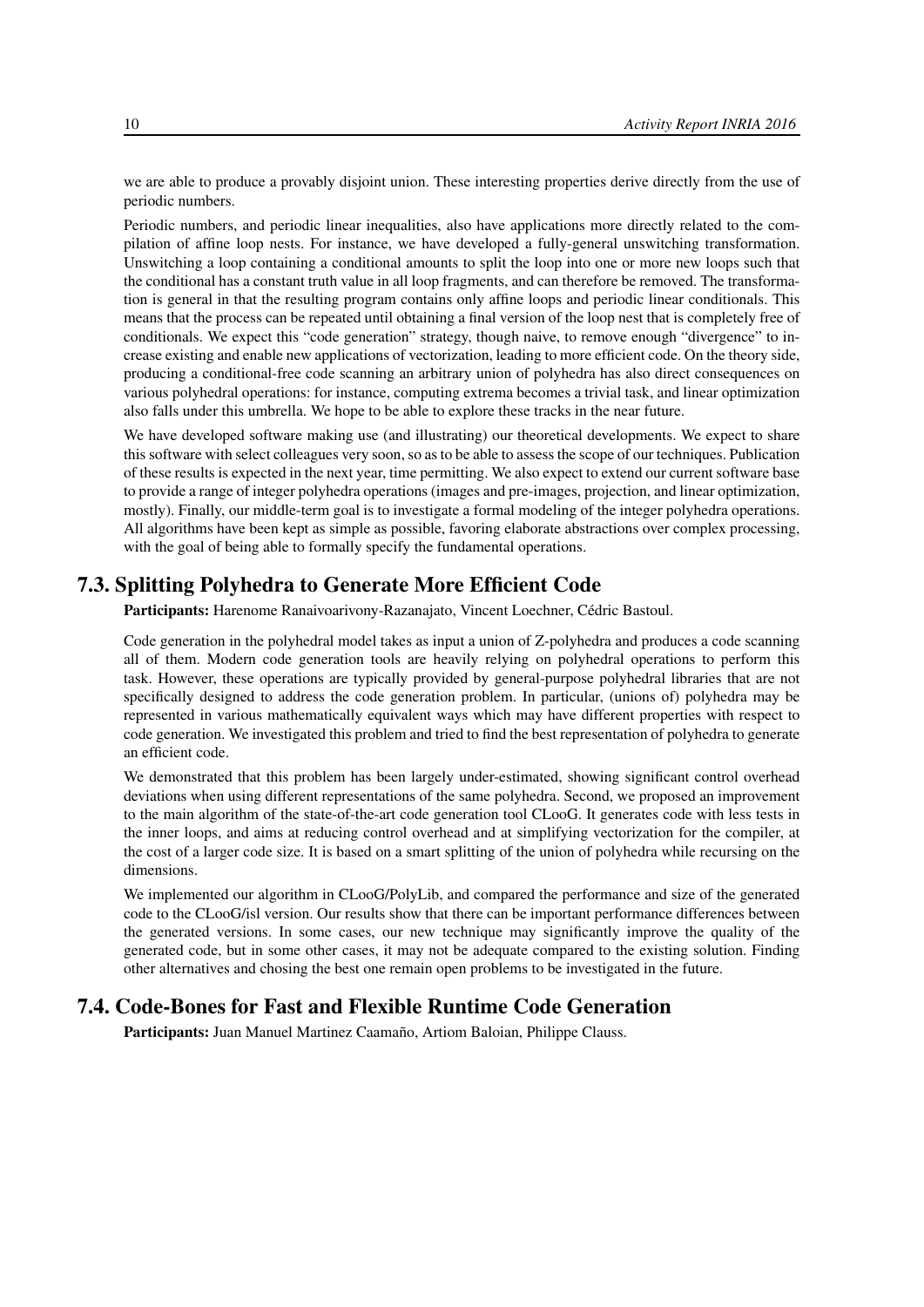We have developed a new runtime code generation technique for speculative loop optimization and parallelization. The main benefit of this technique, compared to previous approaches, is to enable advanced optimizing loop transformations at runtime with an acceptable time overhead. The loop transformations that may be applied are those handled by the polyhedral model. The proposed code generation strategy is based on the generation of *code-bones* at compile-time, which are parametrized code snippets either dedicated to speculation management or to computations of the original target program. These code bones are then instantiated and assembled at runtime to constitute the speculatively-optimized code, as soon as an optimizing polyhedral transformation has been determined. Their granularity threshold is sufficient to apply any polyhedral transformation, while still enabling fast runtime code generation. This approach has been implemented in the speculative loop parallelizing framework Apollo, and published at the conference Euro-Par 2016 where it has been selected as best paper [\[13\]](#page-23-1). An extended journal version is currently under review. This is also the main contribution of Juan Manuel Martinez Caamaño's PhD thesis which was defended in September 2016 [\[8\]](#page-22-0).

## 7.5. Automatic Collapsing of Non-Rectangular Loops

<span id="page-14-0"></span>Participants: Philippe Clauss, Ervin Altıntaş, Matthieu Kuhn.

Loop collapsing is a well-known loop transformation which combines some loops that are perfectly nested into one single loop. It allows to take advantage of the whole amount of parallelism exhibited by the collapsed loops, and provides a perfect load balancing of iterations among the parallel threads.

However, in the current implementations of this loop optimization, as the ones of the OpenMP language, automatic loop collapsing is limited to loops with constant loop bounds that define rectangular iteration spaces, although load imbalance is a particularly crucial issue with non-rectangular loops. The OpenMP language addresses load balance mostly through dynamic runtime scheduling of the parallel threads. Nevertheless, this runtime schedule introduces some unavoidable execution-time overhead, while preventing to exploit the entire parallelism of all the parallel loops.

We propose a technique to automatically collapse any perfectly nested loops defining non-rectangular iteration spaces, whose bounds are linear functions of the loop iterators. Such spaces may be triangular, tetrahedral, trapezoidal, rhomboidal or parallelepiped. Our solution is based on original mathematical results addressing the inversion of a multi-variate polynomial that defines a ranking of the integer points contained in a convex polyhedron.

We show on a set of non-rectangular loop nests that our technique allows to generate parallel OpenMP codes that outperform the original parallel loop nests, parallelized either by using options "static" or "dynamic" of the OpenMP-schedule clause. A conference paper presenting these results, co-authored by Philippe Clauss, Ervin Altıntaş (Master student) and Matthieu Kuhn (Inria Bordeaux Sud-Ouest, team HIEPACS), is currently under review.

## 7.6. Efficient Data Structures for a PIC Code on SIMD Architectures

<span id="page-14-1"></span>Participants: Yann Barsamian, Éric Violard.

In collaboration with Sever Adrian Hirstoaga (mathematician researcher, member of Inria team TONUS), we have developed an efficient particle simulation code. The domain of application is plasma physics, the Particle-In-Cell code simulating 2d2v Vlasov-Poisson equation on Cartesian grid with periodic boundary conditions for Landau damping test-case. We first analyzed different strategies for improving its performance on single core and then we used a standard approach for parallelizing it on many cores using hybrid OpenMP/MPI implementation. The optimization of the sequential code is mainly based on (i) a structure of arrays for the particles, (ii) an efficient data structure for the electric field and the charge density, and (iii) an appropriate code for automatic vectorization of the charge accumulation and of the positions' update. The parallelization of the loops over the particles is performed in a simple way (without domain decomposition) by means of both distributed and share memory paradigms. Satisfactory strong and weak scaling up to 8,192 cores on GENCI's supercomputer Curie are obtained, bounded as expected by the overhead of MPI communications. A conference paper presenting this work is currently under review.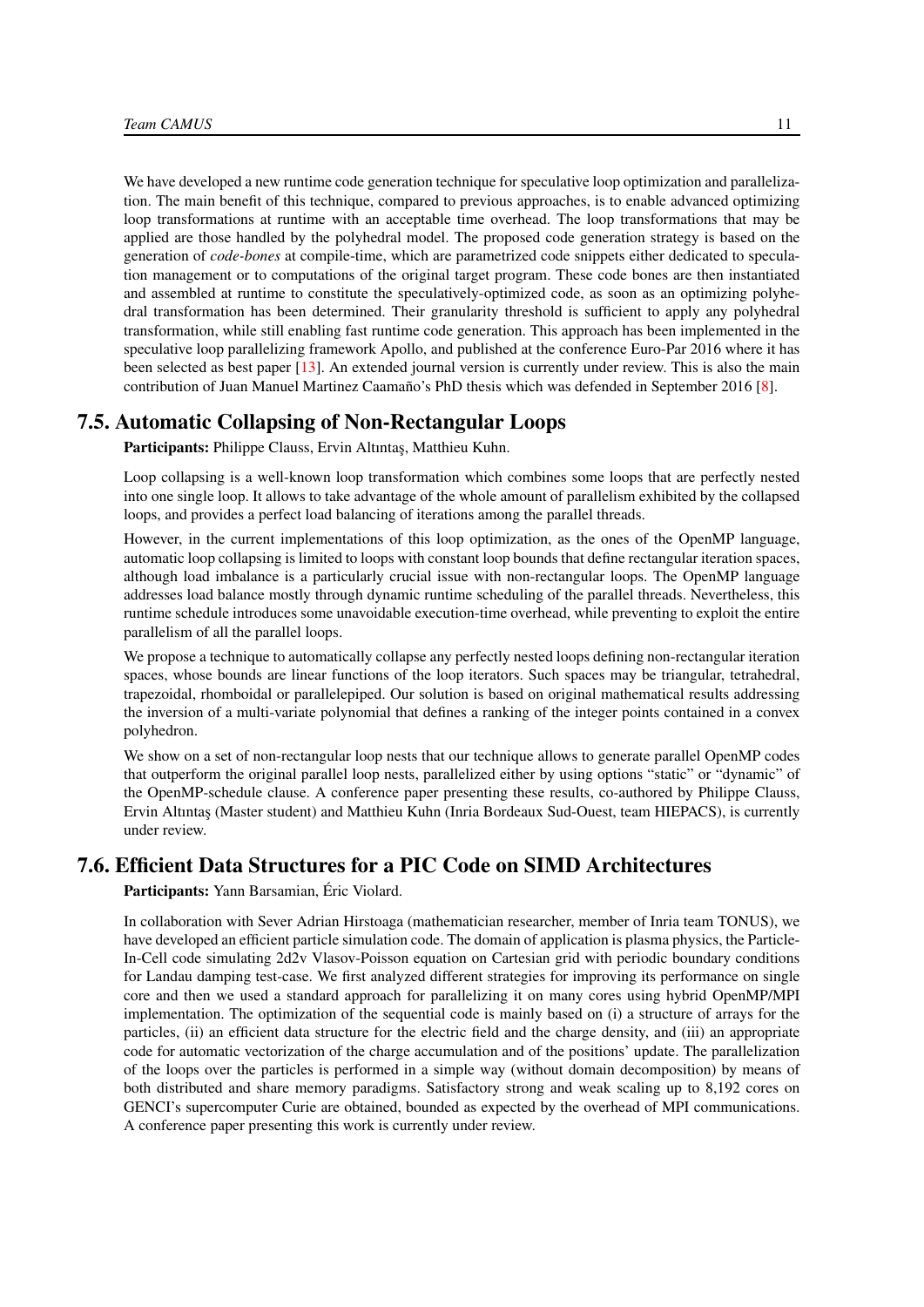## 7.7. Interactive Code Restructuring

<span id="page-15-0"></span>Participants: Cédric Bastoul, Oleksandr Zinenko, Stéphane Huot.

This work falls within the exploration and development of semi-automatic programs optimization techniques. It consists in designing and evaluating new visualization and interaction techniques for code restructuring, by defining and taking advantage of visual representations of the underlying mathematical model. The main goal is to assist programmers during program optimization tasks in a safe and efficient way, even if they neither have expertise into code restructuring nor knowledge of the underlying theories. This project is an important step for the efficient use and wider acceptance of semi-automatic optimization techniques, which are still tedious to use and incomprehensible for most programmers. More generally, this research is also investigating new presentation and manipulation techniques for code, algorithms and programs, which could lead to many practical applications: collaboration, tracking and verification of changes, visual search in large amount of code, teaching, etc.

This is a new research direction opened by CAMUS which strengthens the team's static parallelization and optimization issue. It is a joint work with two Inria teams specialized in interaction: EX-SITU at Inria Saclay (contact: Oleksandr Zinenko) and MJOLNIR at Inria Lille (contact: Stéphane Huot).

In 2016, we released the first version of our interactive tool, *Clint*, that maps direct manipulation of the visual representation to polyhedral program transformations with real-time semantics preservation feedback [\(https://ozinenko.com/clint\)](https://ozinenko.com/clint). Oleksandr Zinenko also defended his thesis on the research and development on interactive code restructuring.

## 7.8. Automatic Generation of Adaptive Simulation Codes

<span id="page-15-1"></span>Participants: Cédric Bastoul, Maxime Schmitt.

Compiler automatic optimization and parallelization techniques are well suited for some classes of simulation or signal processing applications, however they usually don't take into account neither domain-specific knowledge nor the possibility to change or to remove some computations to achieve "good enough" results. Quite differently, production simulation and signal processing codes have adaptive capabilities: they are designed to compute precise results only where it matters if the complete problem is not tractable or if the computation time must be short. In this research, we design a new way to provide adaptive capabilities to compute-intensive codes automatically, inspired by Adaptive Mesh Refinement a classical numerical analysis technique to achieve precise computation only in pertinent areas. It relies on domain-specific knowledge provided through special pragmas by the programmer in the input code and on polyhedral compilation techniques, to continuously regenerate at runtime a code that performs heavy computations only where it matters at every moment. A case study on a fluid simulation application shows that our strategy enables dramatic computation savings in the optimized portion of the application while maintaining good precision, with a minimal effort from the programmer.

This research direction started in 2015 and complements our other efforts on dynamic optimization. In 2016, we started a collaboration on this topic with Inria Nancy - Grand Est team TONUS, specialized on applied mathematics (contact: Philippe Helluy), to bring models and techniques from this field to compilers. This collaboration received the support from the excellence laboratory (LabEx) IRMIA through the funding of the thesis of Maxime Schmitt on this topic. A first paper on this new research direction has just been accepted to IMPACT 2017.

## 7.9. Polyhedral Compiler White-Boxing

<span id="page-15-2"></span>Participants: Cédric Bastoul, Lénaïc Bagnères, Oleksandr Zinenko, Stéphane Huot.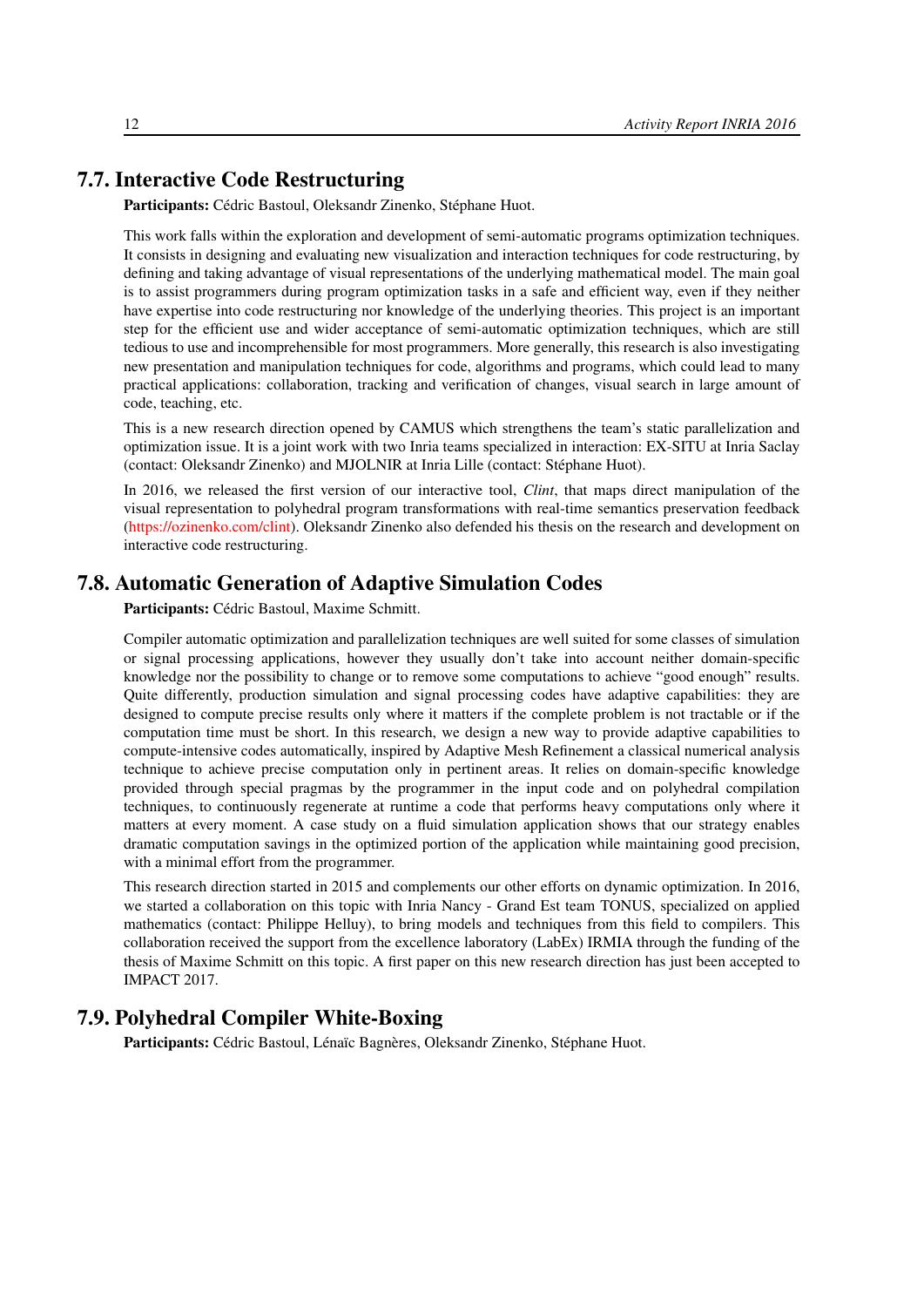While compilers offer a fair trade-off between productivity and executable performance in single-threaded execution, their optimizations remain fragile when addressing compute-intensive code for parallel architectures with deep memory hierarchies. Moreover, these optimizations operate as black boxes, impenetrable for the user, leaving them with no alternative to time-consuming and error-prone manual optimization in cases where an imprecise cost model or a weak analysis resulted in a bad optimization decision. To address this issue, we researched and designed a technique allowing to automatically translate an arbitrary polyhedral optimization, used internally by loop-level optimization frameworks of several modern compilers, into a sequence of comprehensible syntactic transformations as long as this optimization focuses on scheduling loop iterations. With our approach, we open the black box of the polyhedral frameworks enabling users to examine, refine, replay and even design complex optimizations semi-automatically in partnership with the compiler.

This research started in 2014 and we published our first solution in 2016. It has been conducted as a joint work between teams in compiler technologies (CAMUS and Inria Saclay's POSTALE team) and teams in interaction (EX-SITU at Inria Saclay and MJOLNIR at Inria Lille). The first paper on this has been accepted and presented in one of the top conferences on optimization techniques: CGO 2016 [\[10\]](#page-22-1). It is also discussed in Lénaïc Bagnèse and Oleksandr Zinenko theses. In 2016 we finally release the tool implementing this research [\(https://periscop.github.io/chlore\)](https://periscop.github.io/chlore).

## 7.10. Mapping Deviation

#### <span id="page-16-0"></span>Participant: Cédric Bastoul.

Compilers can provide a major help by automating the optimization and parallelization work. However they are very fragile black-boxes. A compiler may take a bad optimization decision because of imprecise heuristics or may turn off an optimization because of imprecise analyses, without providing much control or feedback to the end user. To address this issue, we researched and introduced mapping deviation, a new compiler technique that aims at providing a useful feedback on the semantics of a given program restructuring. Starting from a transformation intuition a user or a compiler wants to apply, our algorithm studies its correctness and can suggest changes or conditions to make it possible rather than being limited to the classical go/no-go answer. This algorithm builds on state-of-the-art polyhedral representation of programs and provides a high flexibility. We present two example applications of this technique: improving semi-automatic optimization tools for programmers and automatically designing runtime tests to check the correctness of a transformation for compilers.

This is a mid-term research on the mathematical ground of polyhedral compilation, started back to 2012. We found a solution and published it in 2016 in one of the main conferences in compilation: Compiler Construction [\[11\]](#page-22-2). We plan to release the tool that implements this research during the coming year.

#### 7.11. Combining Locking and Data Management Interfaces

<span id="page-16-1"></span>Participants: Jens Gustedt, Mariem Saied, Daniel Salas.

Handling data consistency in parallel and distributed settings is a challenging task, in particular if we want to allow for an easy to handle asynchronism between tasks. Our publication [\[1\]](#page-21-3) shows how to produce deadlockfree iterative programs that implement strong overlapping between communication, IO and computation.

An implementation (ORWL) of our ideas of combining control and data management in C has been undertaken, see [6.8.](#page-10-2) In previous work it has demonstrated its efficiency for a large variety of platforms. In 2016, work on the ORWL model and library has gained vigor with the thesis of Mariem Saied (Inria & University of Strasbourg) and Daniel Salas (INSERM). We also now collaborate on that subject with the TADAAM project team from Inria Bordeaux, where a postdoc has been hired through Inria funding.

In 2016, a new domain specific language (DSL) has been completed that largely eases the implementation of applications with ORWL. In its first version it provides an interface for stencil codes, but extensions towards other types of applications are on their way. The approach allows to describe stencil codes quickly and efficient and leads to substantial speedups, see [\[14\]](#page-23-2).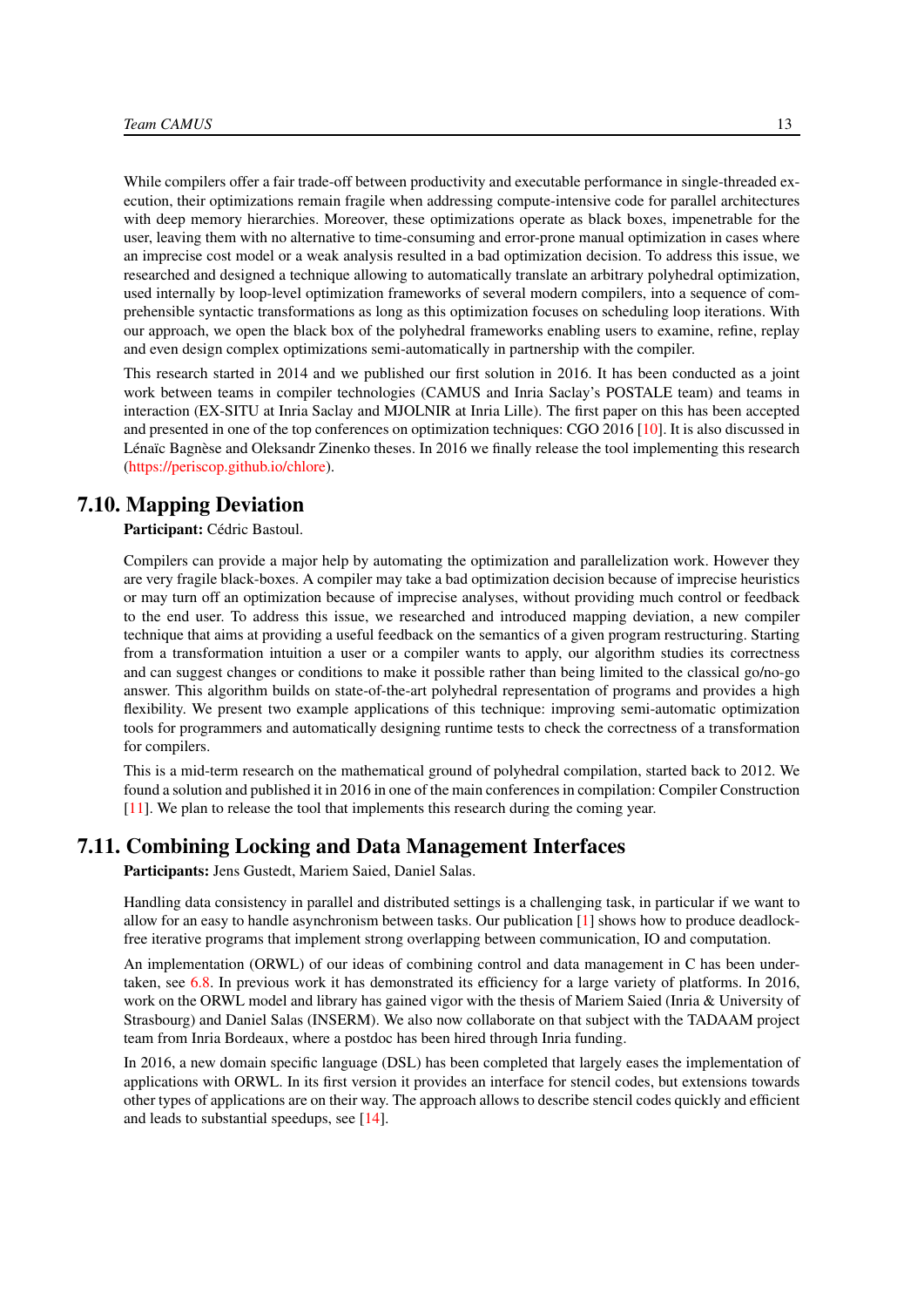In addition, the framework has successfully been applied to encapsulate imaging applications that use certain pipeline patterns to describe dependencies between computational tasks, see [\[16\]](#page-23-3). Generally we have been able to use the knowledge of the communication structure of ORWL programs to map tasks to cores and thereby achieve interesting performance gains on multicore architectures, see [\[20\]](#page-23-4).

<span id="page-17-0"></span>In another work we have successfully applied ORWL to process Large Histopathology Images, see [\[15\]](#page-23-5).

# 8. Bilateral Contracts and Grants with Industry

## 8.1. Caldera

<span id="page-17-1"></span>Vincent Loechner and Cédric Bastoul are involved in a collaboration with the French company Caldera [\(http://www.caldera.com\)](http://www.caldera.com), specialized in software development for wide image processing. The goal of this collaboration is the development of parallel and scalable image processing pipeline for industrial printing. The project started in September 2016 and involves a contract established between the ICube laboratory and the Caldera company. This contract includes the funding of the industrial thesis (CIFRE) of Paul Godard (started in September 2016) on the topic of the collaboration, under the supervision of Vincent Loechner and Cédric Bastoul.

## 8.2. NANO 2017/PSAIC

<span id="page-17-2"></span>The CAMUS team is taking part of the NANO 2017 national research program and its sub-project PSAIC (Performance and Size Auto-tuning thru Iterative Compilation) with the company STMicroelectronics, starting January 2015. Since the release of our automatic speculative parallelization framework Apollo, we have been working on an extension making Apollo usable as a advanced program profiling tool. We are also currently working in extending advanced loop optimization techniques to nonlinear loops using a linear virtual data layout remapping.

# <span id="page-17-3"></span>9. Partnerships and Cooperations

## 9.1. National Initiatives

<span id="page-17-4"></span>Philippe Clauss, Alain Ketterlin, Cédric Bastoul and Vincent Loechner are involved in the Inria Project Lab entitled "Large scale multicore virtualization for performance scaling and portability" and regrouping several french researchers in compilers, parallel computing and program optimization <sup>2</sup>. The project started officially in January 2013. In this context and since January 2013, Philippe Clauss is co-advising with Erven Rohou of the Inria team PACAP, Nabil Hallou's PhD thesis focusing on dynamic optimization of binary code.

## <span id="page-17-5"></span>9.2. International Initiatives

## *9.2.1. Inria International Partners*

#### *9.2.1.1. Informal International Partners*

The CAMUS team maintains regular contacts with the following entities:

- Reservoir Labs, New York, NY, USA
- University of Batna, Algeria
- Ohio State University, Colombus, USA
- Louisiana State University, Baton Rouge, USA
- Colorado State University, Fort Collins, USA
- Indian Institute of Science (IIIS) Bangalore, India

<sup>2</sup> <https://team.inria.fr/multicore>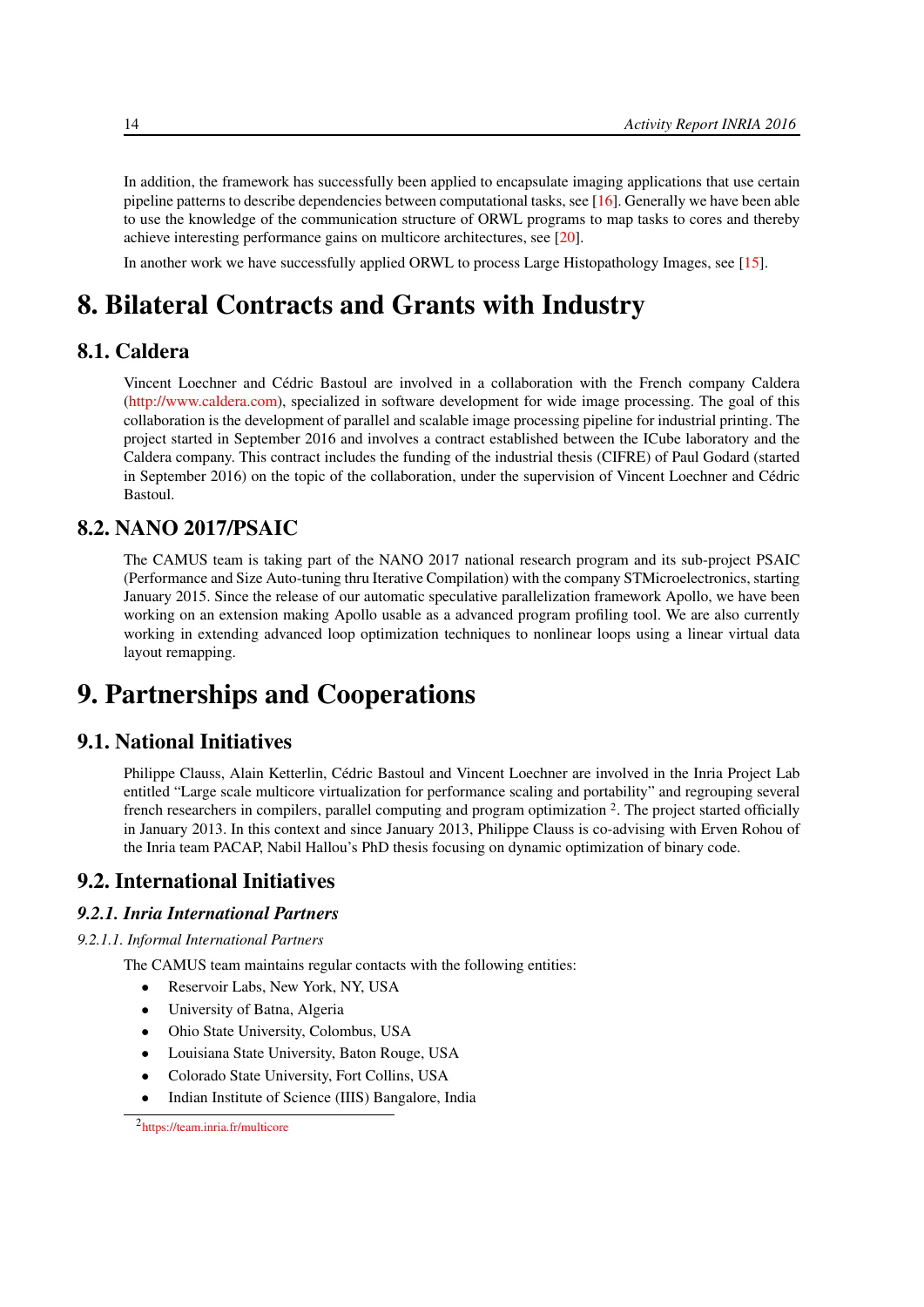## <span id="page-18-0"></span>9.3. International Research Visitors

#### *9.3.1. Visits of International Scientists*

*9.3.1.1. Researchers*

Rachid Seghir

Date: April 30 - May 14 Institution: University of Batna, Algeria

## <span id="page-18-1"></span>10. Dissemination

## <span id="page-18-2"></span>10.1. Promoting Scientific Activities

#### <span id="page-18-3"></span>*10.1.1. Scientific Events Selection*

#### *10.1.1.1. Member of the Conference Program Committees*

<span id="page-18-4"></span>Cédric Bastoul has been part of the program committee of IMPACT 2016 (International Workshop on Polyhedral Compilation Techniques), held in conjunction with the international conference HiPEAC 2016.

Philippe Clauss and Cédric Bastoul have been part of the program committee of IMPACT 2017 (International Workshop on Polyhedral Compilation Techniques), held in conjunction with the international conference HiPEAC 2017.

Alain Ketterlin has been part of the program committee of CGO 2016 (International Symposium on Code Generation and Optimization, [http://cgo.org/cgo2016\)](http://cgo.org/cgo2016).

Cédric Bastoul and Vincent Loechner have been part of the program committee of both HIP3ES 2016 and HIP3ES 2017 (International Workshop on High Performance Energy Efficient Embedded Systems), held in conjunction with the international conference HiPEAC 2016 (resp. HiPEAC 2017).

Cédric Bastoul has been part of the program committee of PARMA+DITAM 2016 and PARMA+DITAM 2017 (Workshop on Parallel Programming and Run-Time Management Techniques for Many-core Architectures + Workshop on Design Tools and Architerctures for Multicore Embedded Computing Platforms), held in conjunction with HiPEAC 2016 (resp. HiPEAC 2017).

Cédric Bastoul has been part of the program committee of the international conference on Compiler Construction 2017 (CC'2017).

#### *10.1.1.2. Reviewer*

<span id="page-18-5"></span>Philippe Clauss has been reviewer for the following conferences and workshops: IMPACT 2017 (International Workshop on Polyhedral Compilation Techniques), CC 2017 (International Conference on Compiler Construction).

Cédric Bastoul has been reviewer for the following international conferences and workshops: CC 2017 (International Conference on Compiler Construction), PARMA 2016 and 2017 (International Workshop on Parallel Programming and Run-Time Management Techniques for Many-core Architectures), IMPACT 2016 and 2017 (International Workshop on Polyhedral Compilation Techniques), HIP3ES 2016 and 2017 (International Workshop on High Performance Energy Efficient Embedded Systems).

<span id="page-18-6"></span>Vincent Loechner has been reviewer for CC 2017 (International Conference on Compiler Construction), HIP3ES 2016 and 2017 (International Workshop on High Performance Energy Efficient Embedded Systems).

#### *10.1.2. Journal*

#### *10.1.2.1. Member of the Editorial Boards*

<span id="page-18-7"></span>Since October 2001, J. Gustedt is Editor-in-Chief of the journal *Discrete Mathematics and Theoretical Computer Science* [\(DMTCS\)](http://www.dmtcs.org/).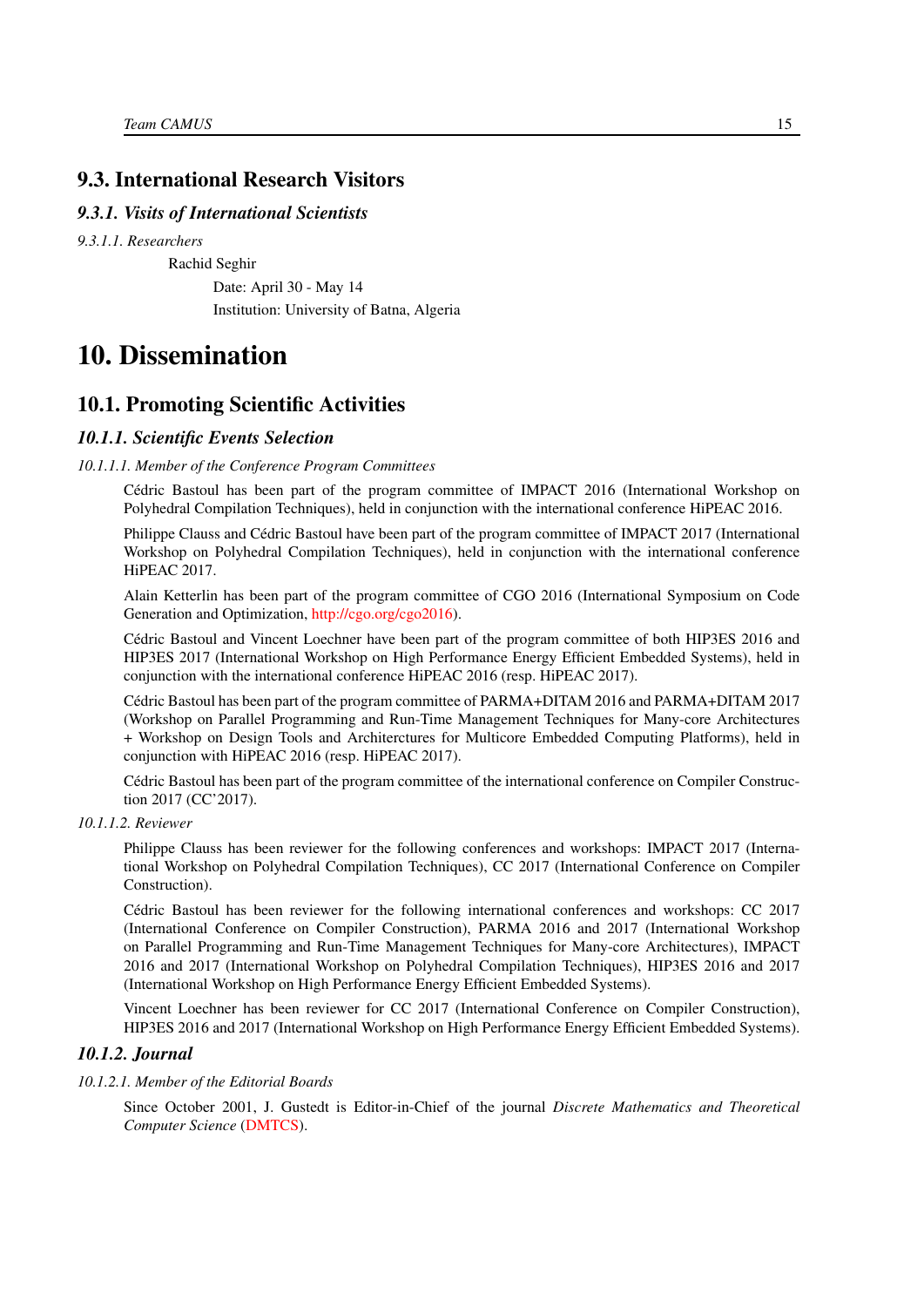*10.1.2.2. Reviewer - Reviewing Activities*

<span id="page-19-0"></span>Philippe Clauss has been reviewer for the following journals: ACM TACO (Transactions on Architecture and Code Optimization), Parallel Computing.

Cédric Bastoul has been reviewer for the *ACM Transactions on Parallel Computing International Journal* (TOPC).

Jens Gustedt has been reviewer for Theory of Computing Systems.

<span id="page-19-1"></span>Vincent Loechner has been reviewer for *Computer Communications* (Elsevier).

#### *10.1.3. Invited Talks*

Philippe Clauss has been invited to present the framework Apollo at the Parallel Programming Laboratory of the University of Darmstadt, Germany, October the 28th.

Philippe Clauss has presented the framework Apollo at the COSI research group of the Colorado State University, Fort Collins, USA, July the 1st.

#### *10.1.4. Scientific Expertise*

<span id="page-19-2"></span>Cédric Bastoul as been an expert for the French research ministry and the French finance ministry for the research tax credit programme.

Jens Gustedt served as expert for project evaluation for the Belgian FNRS, and as evaluator of the FEMTO-ST Lab, Besançon, for the French HCERES.

#### *10.1.5. Standardization*

<span id="page-19-3"></span>Since Nov. 2014, Jens Gustedt is a member of the ISO working group SC22-WG14 for the standardization of the C programming language. He participates actively in the [defect report](http://www.open-std.org/jtc1/sc22/wg14/www/docs/summary.htm) processing, the planning of future versions of the standard, and publishes an ongoing document to track inconsistencies and improvements of the C threads interface.

This work on the C programming language also gave rise to the proposal of a language extension, [Modular](http://cmod.gforge.inria.fr/) [C.](http://cmod.gforge.inria.fr/) It has been used for the implementation of an efficient toolbox for *higher order automatic differenciation*, arbogast, see [\[18\]](#page-23-6) and [\[19\]](#page-23-7), which has been presented at the quadrennial conference of the domain, AD2016.

#### <span id="page-19-4"></span>10.2. Teaching - Supervision - Juries

## <span id="page-19-5"></span>*10.2.1. Teaching*

Licence : Philippe Clauss, Architecture des ordinateurs, 45h, Université de Strasbourg, France

Licence : Philippe Clauss, Systèmes d'exploitation, 40h, Université de Strasbourg, France

Master : Philippe Clauss, Compilation, 78h, Université de Strasbourg, France

Master : Philippe Clauss, Système et programmation temps-réel, 25h, Université de Strasbourg, France

Master : Philippe Clauss, Compilation avancée, 30h, Université de Strasbourg, France

Licence : Éric Violard, Programmation Fonctionnelle (licence informatique), 64h eq. TD, L2, Université de Strasbourg, France

Licence : Éric Violard, Architecture des Ordinateurs (licence informatique), 54h eq. TD, L2, Université de Strasbourg, France

Licence : Éric Violard, Logique et Programmation Logique (licence informatique), 34h eq. TD, L2, Université de Strasbourg, France

Licence : Éric Violard, Algorithmique et Structures de Données (licence mathématique), 39h eq. TD, L3, Université de Strasbourg, France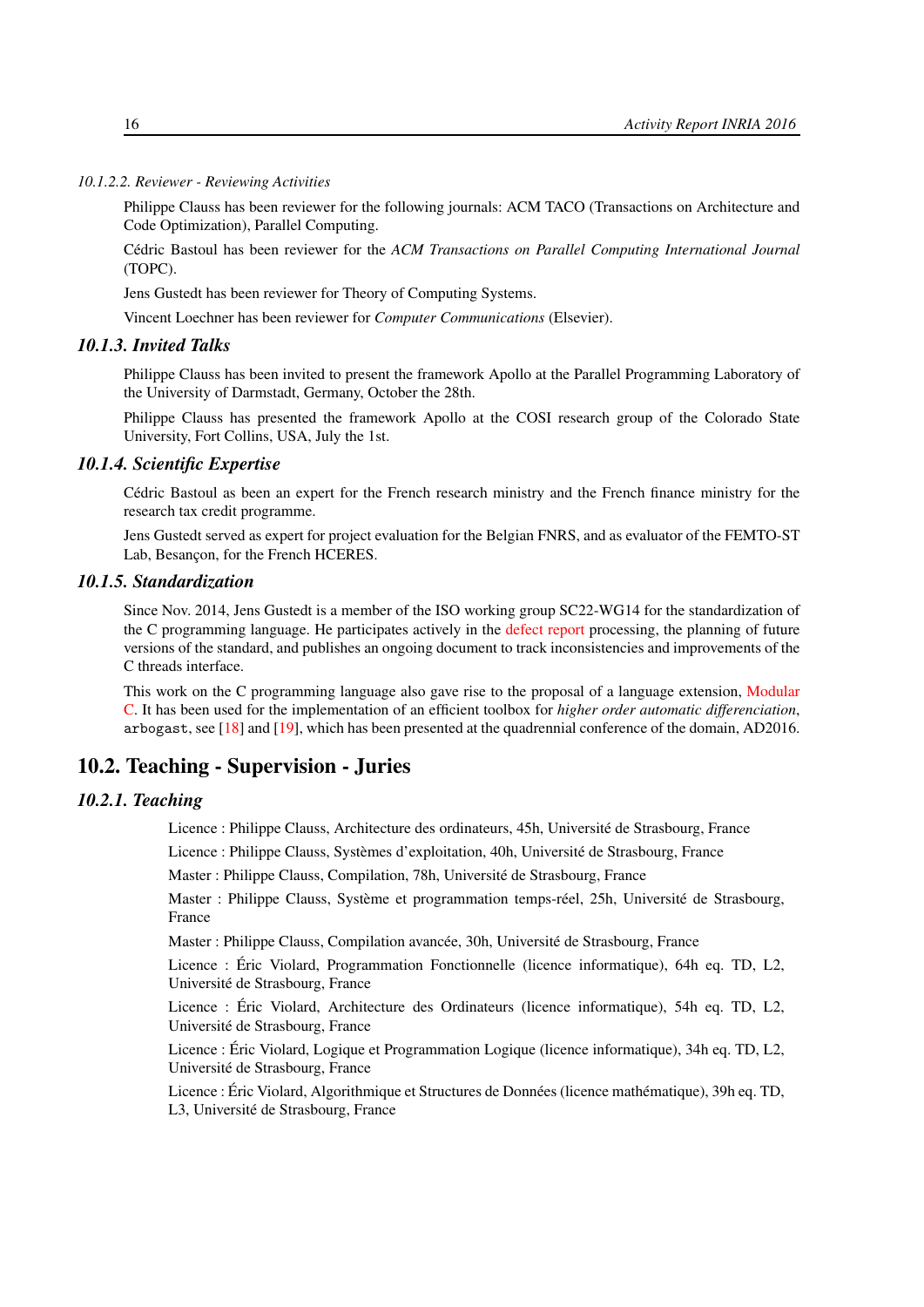Licence : Éric Violard, Modèles de Calcul (licence informatique), 29h eq. TD, L1, Université de Strasbourg, France

Licence : Vincent Loechner, Systèmes d'exploitation, 51h, L2, Université de Strasbourg, France

Master : Vincent Loechner, parallélisme, 14h, M1, Université de Strasbourg, France

Master : Vincent Loechner, calcul parallèle, 32h, M1, Université de Strasbourg, France

Master : Vincent Loechner, langages interprétés, 37h, M1, Université de Strasbourg, France

Master : Vincent Loechner, OS embarqués, 31h, M2, Université de Strasbourg, France

Telecom Physique Strasbourg : Vincent Loechner, calcul parallèle, 20h, M2, Université de Strasbourg, France

Licence : Alain Ketterlin, Systèmes d'exploitation, 20h, Université de Strasbourg, France

Licence : Alain Ketterlin, Systèmes Concurrents, 24h, Université de Strasbourg, France

Licence : Alain Ketterlin, Réseaux et protocoles, 42h, Université de Strasbourg, France

Master : Alain Ketterlin, Compilation, 26h, Université de Strasbourg, France

Licence : Cédric Bastoul, Architecture, 68h, L1 (IUT), Université de Strasbourg, France

Licence : Cédric Bastoul, Operating Systems, 16h, L2, Université de Strasbourg, France

Licence : Cédric Bastoul, Concurrent Systems, 19h, L3, Université de Strasbourg, France

Master : Cédric Bastoul, Compiler Design, 48h, M1, Université de Strasbourg, France

Master : Cédric Bastoul, Parallelism, 16h, M1, Université de Strasbourg, France

Master : Cédric Bastoul, Introduction to Research, 7h, L3+M1, Université de Strasbourg, France

2nd year engineering school: Jens Gustedt, programmation avancée, 20h, ENSIIE Strasbourg, France

<span id="page-20-0"></span>Licence : Jens Gustedt, systèmes concurrents, 20h, Université de Strasbourg, France

#### *10.2.2. Supervision*

PhD: Tomasz Buchert, Madynes team, *Orchestration of experiments on distributed systems*, since Oct 2011, defended on Jan 6 2016, Jens Gustedt & Lucas Nussbaum.

PhD: Juan Manuel Martinez Caamaño, *Fast and Flexible Compilation Techniques for Effective Speculative Polyhedral Parallelization*, September 29th 2016, Philippe Clauss and Philippe Helluy (IRMA lab., University of Strasbourg)

PhD: Michel Massaro, *Méthodes numériques pour les plasmas sur architectures multicœurs*, December 16th 2016, Philippe Helluy and Vincent Loechner

PhD: Lénaïc Bagnères, Adaptation automatique et semi-automatique des optimisations de programmes, September 30<sup>th</sup>, Christine Eisenbeis and Cédric Bastoul

PhD: Olexander Zinenko, Interactive Program Restructuring, November 25<sup>th</sup> 2016, Stéphane Huot and Cédric Bastoul

PhD in progress: Yann Barsamian, *Optimization and parallelization of particle and semi-Lagrangian methods for multi species plasma simulations*, since Oct 2014, Éric Violard

PhD in progress: Mariem Saied, *Ordered Read-Write Locks for Multicores and Accelerators*, since Nov 2013, Jens Gustedt & Gilles Muller.

PhD in progress: Daniel Salas, *Integration of the ORWL model into parallel applications for medical research*, since Mar 2015, Jens Gustedt & Isabelle Perseil.

PhD in progress: Nabil Hallou, *Dynamic binary optimizations*, since January 2013, Erven Rohou (PACAP team) and Philippe Clauss

PhD in progress: Harenome Ranaivoarivony-Razanajato, *Hierarchical Optimization and Parallelization*, September 2016, Vincent Loechner and Philippe Clauss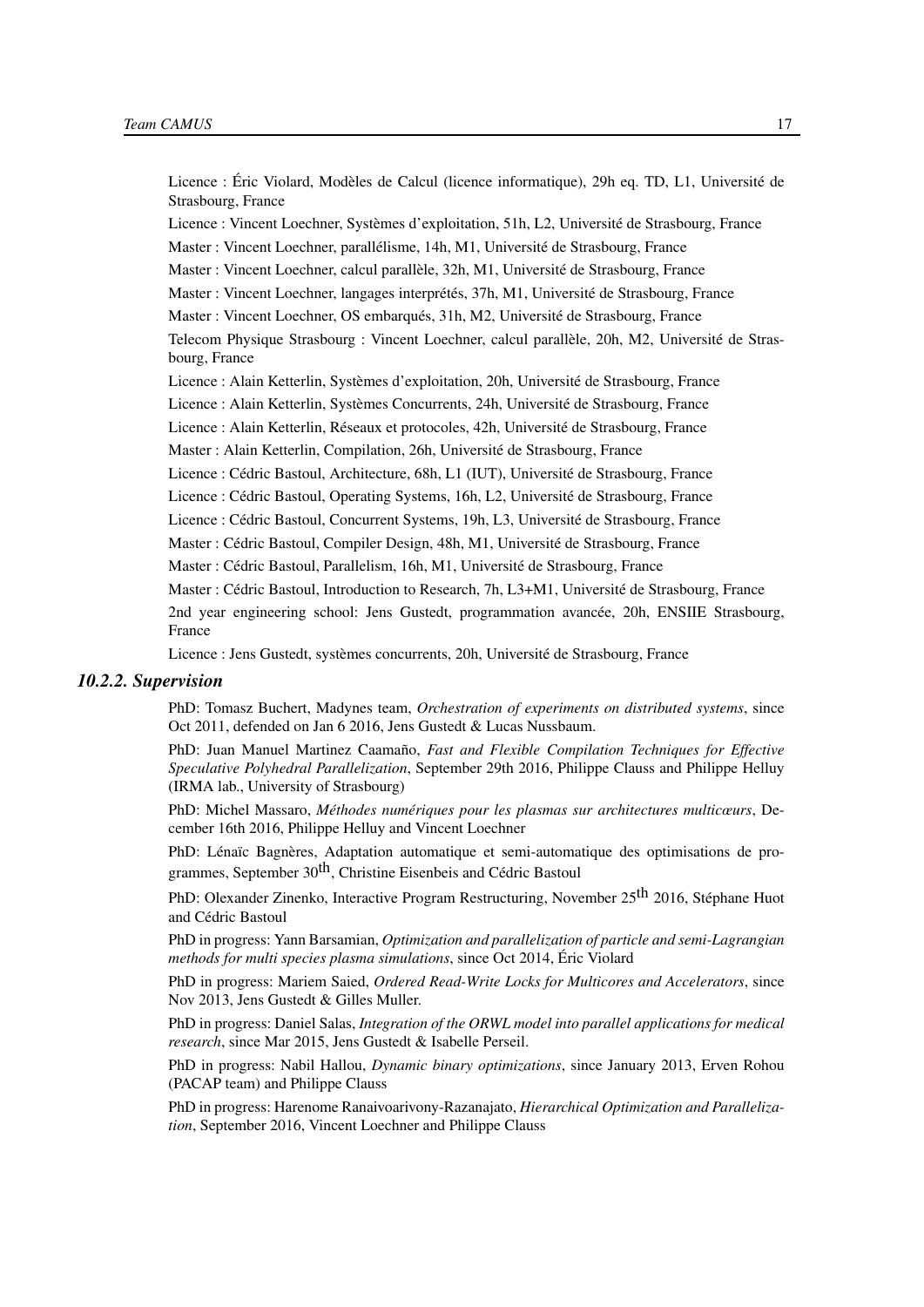PhD in progress: Maxime Schmitt, *Automatic Generation of Adaptive Codes*, September 2016, Cédric Bastoul and Philippe Helluy

PhD in progress: Paul Godard, *Parallelization and Scalability of an Image Processing Pipeline for Professional Printing*, September 2016, Vincent Loechner and Cédric Bastoul

#### *10.2.3. Juries*

<span id="page-21-0"></span>Philippe Clauss participated to the following PhD committees in 2016:

| Date     | <b>Candidate</b>            | <b>Place</b>                       | Role     |
|----------|-----------------------------|------------------------------------|----------|
| Jun. 30  | Guillaume Iooss             | Colorado State Univ., USA Reviewer |          |
| Oct. 28  | Zhen Li                     | Univ. Darmstadt, Germany           | Reviewer |
| Sept. 29 | <b>Juan Manuel Martinez</b> | Univ. Strasbourg                   | Advisor  |
|          | Caamaño                     |                                    |          |
| Dec. 14  | Julien Pagès                | Univ. Montpellier                  | Reviewer |

Cédric Bastoul participated to the following PhD committees in 2016:

| <b>Date</b>  | Candidate         | <b>Place</b>               | Role     |
|--------------|-------------------|----------------------------|----------|
| June $22$    | Abdul Memon       | Paris-Saclay University    | Reviewer |
| September 30 | Lénaïc Bagnères   | Paris-Saclay University    | Advisor  |
| November 18  | Albert Saa        | Universitat Autònoma de    | Reviewer |
|              |                   | Barcelona                  |          |
| November 25  | Oleksandr Zinenko | Paris-Saclay University    | Advisor  |
| November 30  | Pierre Guillou    | Paris Sciences et Lettres  | Reviewer |
|              |                   | <b>Research University</b> |          |

Vincent Loechner participated to the following PhD committees in 2016:

| Date             | Candidate      | <b>Place</b>     | Role            |
|------------------|----------------|------------------|-----------------|
| $\text{May } 10$ | Arjun Suresh   | Univ. Rennes 1   | <b>Examiner</b> |
| December 16      | Michel Massaro | Univ. Strasbourg | Co-advisor      |

Vincent Loechner was the president of the recruiting jury (*comité de sélection*) for an assistant professor position at the Department of Mathematics and Computer Science of the University of Strasbourg, during Spring 2016.

#### <span id="page-21-1"></span>10.3. Popularization

Jens Gustedt is regularly blogging about efficient programming, in particular about the [C program](http://gustedt.wordpress.com/)[ming language.](http://gustedt.wordpress.com/) He also is an active member of the [stackoverflow community](http://stackoverflow.com/questions/tagged/c) a technical Q&A site for programming and related subjects. A first complete online version of his book *[Modern C](http://icube-icps.unistra.fr/index.php/File:ModernC.pdf)*, to appear in 2017, has been accessed more than 10000 times on a single day.

# <span id="page-21-2"></span>11. Bibliography

## Major publications by the team in recent years

- <span id="page-21-3"></span>[1] P.-N. CLAUSS, J. GUSTEDT. *Iterative Computations with Ordered Read-Write Locks*, in "Journal of Parallel and Distributed Computing", 2010, vol. 70, n<sup>o</sup> 5, pp. 496-504 [*DOI*: 10.1016/J.JPDC.2009.09.002], [https://](https://hal.inria.fr/inria-00330024) [hal.inria.fr/inria-00330024](https://hal.inria.fr/inria-00330024)
- <span id="page-21-4"></span>[2] J. GUSTEDT. *Futex based locks for C11's generic atomics*, Inria Nancy, December 2015, n<sup>o</sup> RR-8818, [https://](https://hal.inria.fr/hal-01236734) [hal.inria.fr/hal-01236734](https://hal.inria.fr/hal-01236734)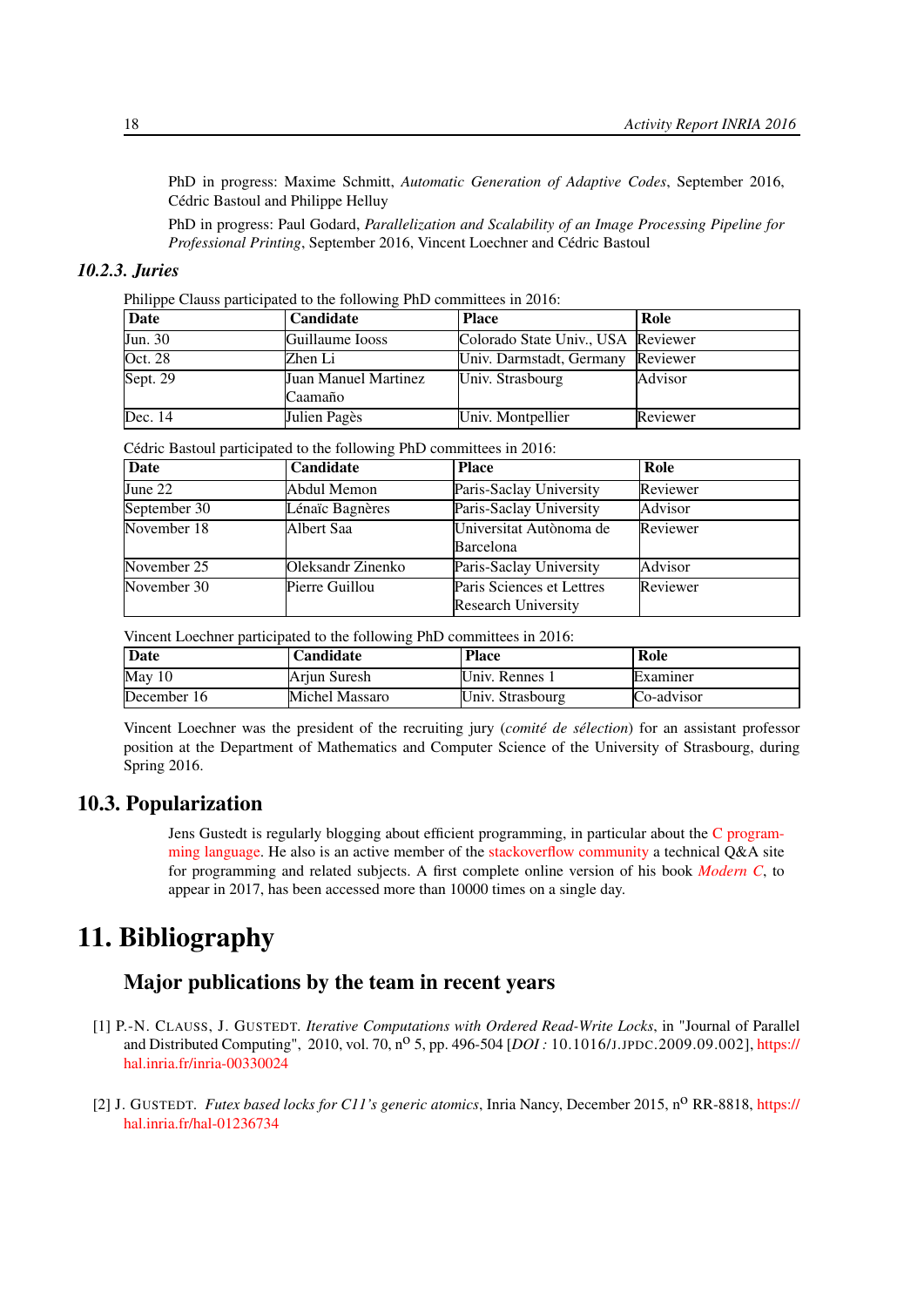- [3] A. JIMBOREAN, P. CLAUSS, J.-F. DOLLINGER, V. LOECHNER, M. JUAN MANUEL. *Dynamic and Speculative Polyhedral Parallelization Using Compiler-Generated Skeletons*, in "International Journal of Parallel Programming", August 2014, vol. 42, n<sup>o</sup> 4, pp. 529-545, <https://hal.inria.fr/hal-01003744>
- [4] A. KETTERLIN, P. CLAUSS. *Prediction and trace compression of data access addresses through nested loop recognition*, in "6th annual IEEE/ACM international symposium on Code generation and optimization", Boston, USA, ACM, April 2008, pp. 94-103, <http://dx.doi.org/10.1145/1356058.1356071>
- [5] A. KETTERLIN, P. CLAUSS. *Profiling Data-Dependence to Assist Parallelization: Framework, Scope, and Optimization*, in "MICRO-45 – Proceedings of the 2012 IEEE/ACM 45th International Symposium on Microarchitecture", Vancouver, Canada, December 2012
- [6] B. PRADELLE, A. KETTERLIN, P. CLAUSS. *Polyhedral parallelization of binary code*, in "ACM Transactions on Architecture and Code Optimization", January 2012, vol. 8, n<sup>0</sup> 4, pp. 39:1-39:21 [*DOI :* 10.1145/2086696.2086718], <http://hal.inria.fr/hal-00664370>
- [7] R. SEGHIR, V. LOECHNER, B. MEISTER. *Integer Affine Transformations of Parametric Z-polytopes and Applications to Loop Nest Optimization*, in "ACM Transactions on Architecture and Code Optimization", June 2012, vol. 9, n<sup>o</sup> 2, pp. 8.1-8.27 [*DOI*: 10.1145/2207222.2207224], <http://hal.inria.fr/inria-00582388>

#### Publications of the year

#### Doctoral Dissertations and Habilitation Theses

<span id="page-22-0"></span>[8] J. M. MARTINEZ CAAMAÑO. *Fast and Flexible Compilation Techniques for Effective Speculative Polyhedral Parallelization*, Université de Strasbourg, September 2016, <https://hal.inria.fr/tel-01377758>

#### Articles in International Peer-Reviewed Journals

[9] A. SUKUMARAN-RAJAM, P. CLAUSS. *The Polyhedral Model of Nonlinear Loops*, in "ACM Transactions on Architecture and Code Optimization", January 2016, vol. 12, n<sup>o</sup> 4 [*DOI* : 10.1145/2838734], [https://hal.](https://hal.inria.fr/hal-01244464) [inria.fr/hal-01244464](https://hal.inria.fr/hal-01244464)

#### International Conferences with Proceedings

- <span id="page-22-1"></span>[10] L. BAGNÈRES, O. ZINENKO, S. HUOT, C. BASTOUL. *Opening Polyhedral Compiler's Black Box*, in "CGO 2016 - 14th Annual IEEE/ACM International Symposium on Code Generation and Optimization", Barcelona, Spain, March 2016, <https://hal.inria.fr/hal-01253322>
- <span id="page-22-2"></span>[11] C. BASTOUL. *Mapping Deviation: A Technique to Adapt or to Guard Loop Transformation Intuitions for Legality*, in "CC'2016 25th International Conference on Compiler Construction", Barcelone, Spain, March 2016, <https://hal.inria.fr/hal-01271998>
- [12] J. GUSTEDT. *Futex based locks for C11's generic atomics (extended abstract)*, in "The 31st Annual ACM Symposium on Applied Computing", Pisa, Italy, April 2016 [*DOI :* 10.1145/2851613.2851956], [https://](https://hal.inria.fr/hal-01304108) [hal.inria.fr/hal-01304108](https://hal.inria.fr/hal-01304108)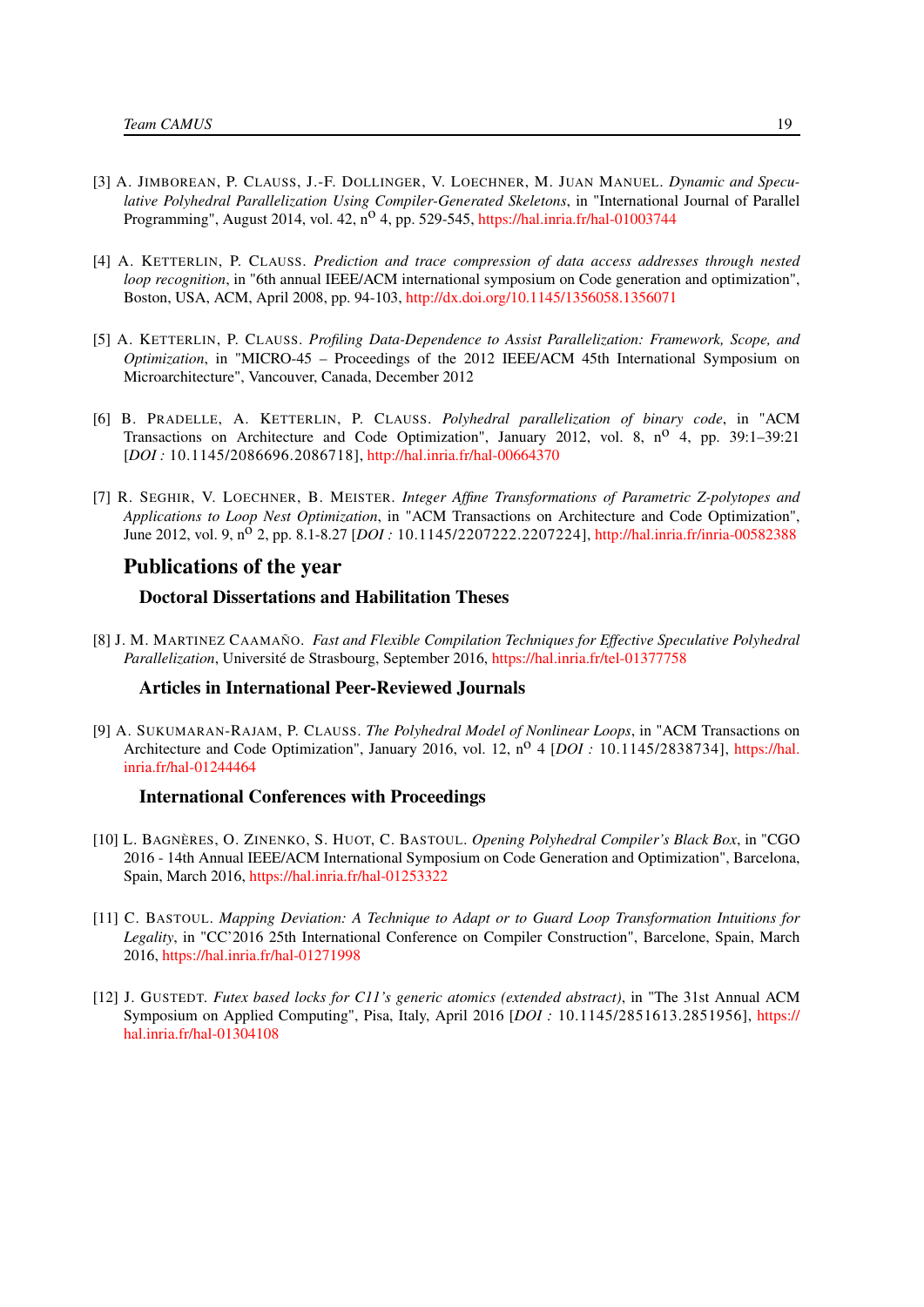#### [13] *Best Paper*

<span id="page-23-1"></span>J. M. MARTINEZ CAAMAÑO, W. WOLFF, P. CLAUSS. *Code Bones: Fast and Flexible Code Generation for Dynamic and Speculative Polyhedral Optimization*, in "Euro-Par 2016", Grenoble, France, SPRINGER-VERLAG (editor), Proceedings of the 22nd International Conference Euro-Par 2016: Parallel Processing, August 2016, vol. 9833, 12 p. [*DOI :* 10.1007/978-3-319-43659-3\_17], [https://hal.inria.fr/hal-01377656.](https://hal.inria.fr/hal-01377656)

- <span id="page-23-2"></span>[14] M. SAIED, J. GUSTEDT, G. MULLER. *Automatic Code Generation for Iterative Multi-dimensional Stencil Computations*, in "High Performance Computing, Data, and Analitics", Hydarabat, India, A. BENOÎT (editor), IEEE, December 2016, <https://hal.inria.fr/hal-01337093>
- <span id="page-23-5"></span>[15] D. SALAS, J. GUSTEDT, D. RACOCEANU, I. PERSEIL. *Resource-Centered Distributed Processing of Large Histopathology Images*, in "19th IEEE International Conference on Computational Science and Engineering", Paris, France, August 2016, <https://hal.inria.fr/hal-01325648>

#### National Conferences with Proceedings

<span id="page-23-3"></span>[16] F. MANSOURI, J. GUSTEDT. *Le modèle de programmation ORWL pour la parallélisation d'une application de suivi vidéo HD sur architecture multi-coeurs*, in "Conférence d'informatique en Parallélisme, Architecture et Système (COMPAS)", Lorient, France, July 2016, accepted for publication in Compas'16, [https://hal.inria.](https://hal.inria.fr/hal-01325850) [fr/hal-01325850](https://hal.inria.fr/hal-01325850)

#### Scientific Books (or Scientific Book chapters)

[17] S. LEILA HERNANE, J. GUSTEDT. *Transparent distributed data management in large scale distributed systems*, in "Pervasive Computing", Academic Press, 2016, pp. 153-194, <https://hal.inria.fr/hal-01308989>

#### Research Reports

- <span id="page-23-6"></span>[18] I. CHARPENTIER, J.-P. FRIEDELMEYER, J. GUSTEDT. *Arbogast – Origine d'un outil de dérivation automatique*, Inria, May 2016, n<sup>o</sup> RR-8911, <https://hal.inria.fr/hal-01313355>
- <span id="page-23-7"></span>[19] I. CHARPENTIER, J. GUSTEDT. *Arbogast Higher order AD for special functions with Modular C*, Inria Nancy - Grand Est (Villers-lès-Nancy, France), April 2016, n<sup>o</sup> 8907, <https://hal.inria.fr/hal-01307750>
- <span id="page-23-4"></span>[20] J. GUSTEDT, E. JEANNOT, F. MANSOURI. *Fully-abstracted affinity optimization for task-based models*, Inria Nancy, December 2016, n<sup>o</sup> RR-8993, <https://hal.inria.fr/hal-01409101>

#### Other Publications

- [21] J. GUSTEDT, E. JEANNOT, F. MANSOURI. *Optimizing Locality by Topology-aware Placement for a Task Based Programming Model*, September 2016, pp. 164 - 165, IEEE Cluster 2016 Conference, Poster [*DOI :* 10.1109/CLUSTER.2016.87], <https://hal.archives-ouvertes.fr/hal-01416284>
- [22] O. ZINENKO, S. HUOT, C. BASTOUL. *Interactive Program Restructuring*, November 2016, working paper or preprint, <https://hal.inria.fr/hal-01406294>

#### <span id="page-23-0"></span>References in notes